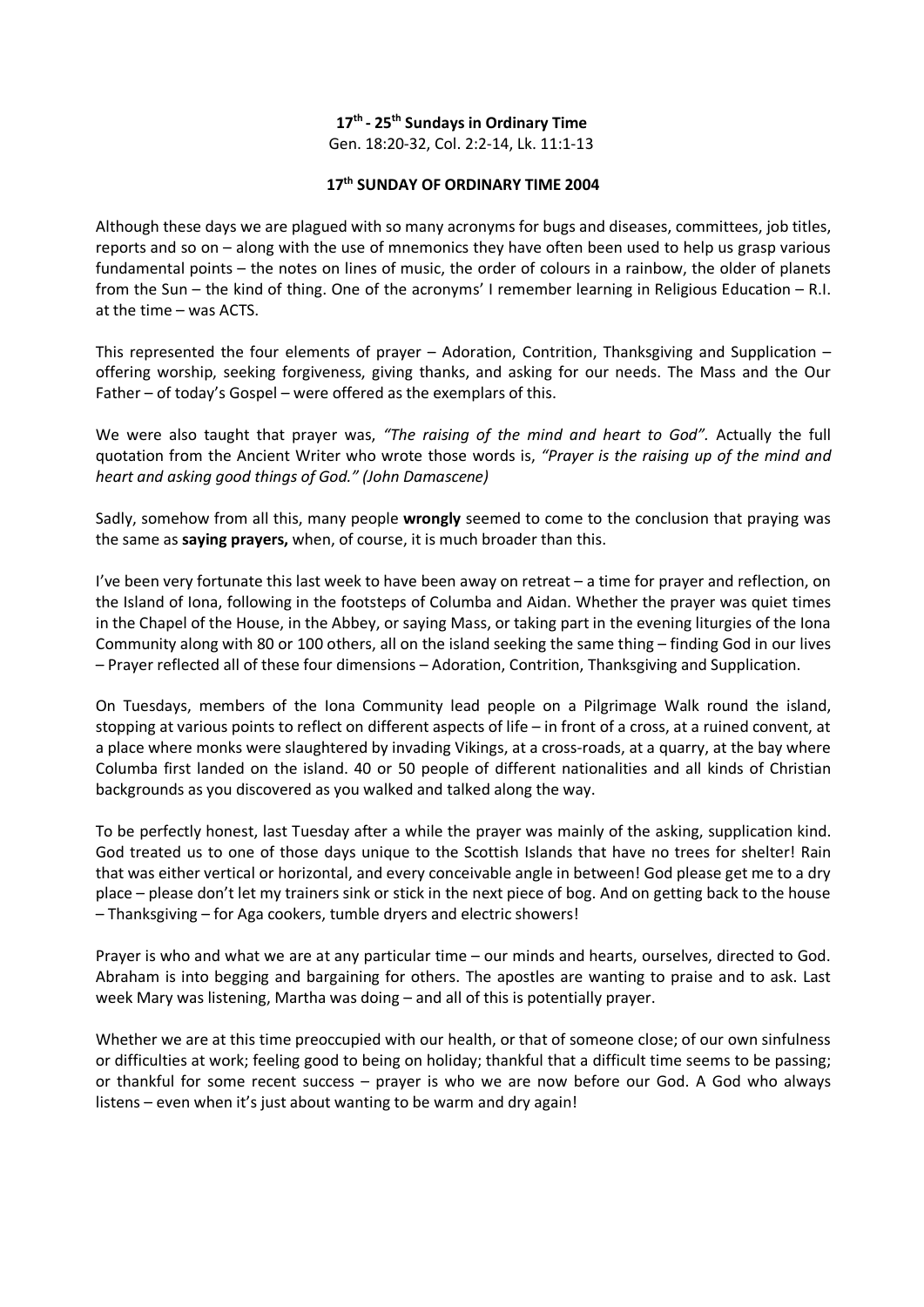#### **17th SUNDAY OF ORDINARY TIME 2010**

I'm sure we are all familiar with the saying, *"You are what you eat."* I want to propose another saying in connection with our faith journey and that is, *"You pray who you are."* And our aim is to become what we pray.

The easiest way to illustrate this is to take an extreme case – extreme, but not uncommon. You are anxious, even beside yourself, about your own health, or that of your partner, son, daughter, grandson/granddaughter. At such times prayer is frantically asking God for healing and help. This is your number one priority, your obsession at this time. You pray who you are. And we find an excellent, if rather drawn out, example of this in our First Reading with Abraham bargaining with God over the safety of his relatives in Sodom and Gomorrah. We have probably all bargained with God at some stage in life, *"If so-and-so gets well I promise never to smoke/drink/swear again."* We pray who we are, because this consumes our very being, at times.

Hopefully if things work out well and there is healing and recovery for the person we have been praying for, we will be equally consumed with prayers of thanksgiving. Now, later on in the year we will hear the Gospel story of the live of the Ten Lepers, only one of whom comes back to say thank you to Jesus for his healing. It is a salutary reminder to us of the fact that we **can** so easily forget God when our needs pass. But if we are thankful, grateful for what has happened, this is what we bring to prayer. We pray who we are.

As for the rest of the time when not in extreme need or gratitude there is always the danger that God gets side-lined. We forget God's presence in our lives and don't pray. We pray who we are and if we are not aware or not bothered about God's presence in our lives – then we may well not pray at all. That is a real danger point.

That story in today's Gospel of the disciple asking Jesus to teach the whole group how to pray is vey instructive here. Note that no specific place is given for this, nor is a disciple named *"one of the disciples".*  It could be any disciple, in any place, and at any time – and that is the point. It is for any disciple, anywhere at any time. It is for us here in Washington in 2010.

Another thing we should note is that these disciples had already been with Jesus for some time by now probably for well over a year. Prayer was part of the normal culture in which they had grown up and lived – very different from our culture today, when praying is not part of the rhythm of ordinary life now. For the disciples as observant Jews a routine of prayers at various times of the day, at meals, or each Sabbath, at the various feasts was **NORMAL**, it was part of their everyday routine. They would know by heart quite a few of the psalms and other prayers of their faith.

BUT, they had noted something different about Jesus in prayer, something which attracted them, and something they wanted for themselves. AND this is the key to understanding Jesus' teaching. Prayer is actually about becoming more and more like Jesus. Jesus teaches them the Our Father (we are more familiar with the version given in St. Matthew's Gospel) in its opening lines of praise, followed by lines of petition we are given a model of prayer which is actually about becoming more and more like Jesus every day. Daily routine of prayer using and modelled on the Our Father, drawing us closer and closer to Jesus' way of being is what we aim for, so that we pray what we are and become what we pray.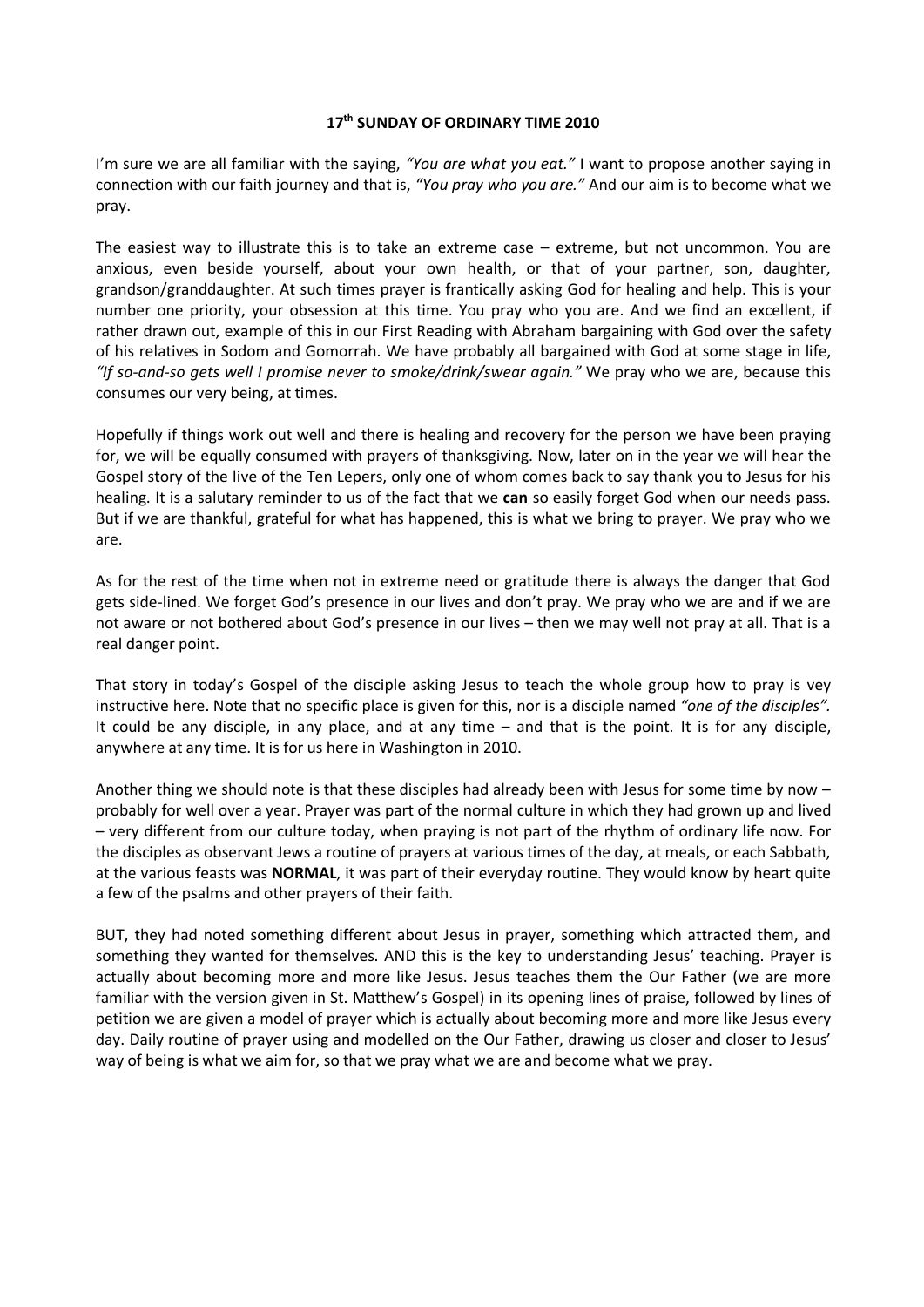#### **17th SUNDAY OF ORDINARY TIME 2013**

Prayer has been the central focus of our Gospel Readings for the last couple of weeks. Last week is the story of Martha and Mary – the theme was of silent prayer, prayer without words – contemplation. For most of us this type of prayer was not part of our upbringing because it was a tradition of prayer that was all but lost, apart from a supposed elite of really holy people. Now, thank God, it is making a real come back and becoming once again part of our mainstream prayer.

Today the Gospel clearly focuses on something with which we are very familiar: - prayer with words. In fact one of the members of our little Scripture Reflection Group at St. Bede's reached back many decades in to her RE lessons at school and remembered that we were taught the acronym ACTS as a helpful mnemonic of the various types of prayer – Adoration, Contrition, Thanksgiving and Supplication.

Although we are much more familiar with the version of the Our Father in St. Matthew's Gospel, we can still recognise the structure of the prayer at the beginning of this Gospel Reading (St. Luke). In a few short sentences all four types or aspects of prayer are used. This is why Jesus gave his disciples this prayer as a model for all prayer.

But then, of course, the rest of this Gospel Passage focuses in on just one of these types of prayer – Supplication, Petition Prayers, asking God for favours or things. I suspect that most people associate prayer with asking God for things above anything else.

This may be a good opportunity for us to stop and reflect on what our own prayer consists of and to ask ourselves questions like:-

- Do we give time simply to adoration to praise of God?
- Do we thank God specifically for answering prayers?

Are we sufficiently sorry in our prayers – realising that, whilst we do not do anything nasty in life, it may well be the case that we could be doing much more?

And just while we are in this business of reflecting on the various aspects of our prayer life, perhaps we might reflect on what it is we are praying for, what is the content of our prayers of petition. Are we spending our time asking God to change other people, rather than asking God to help us change ourselves. I suspect that this is the gift of the Holy Spirit Jesus talks about at the end of that Gospel Reading.

So there we have the complete picture of prayer. Prayer without words/silent prayer – last week with Mary sitting at the feet of the Lord.

The Lord's Prayer – the model of all spoken prayer: ACTS

- Adoration
- Contrition
- Thanksgiving
- Supplication.

# **17th SUNDAY OF ORDINARY TIME 2016**

During the autumn storms and floods last year a devout Christian prayed that the Lord would save him from the rising floodwaters. A policeman knocked at his door and said that he had to leave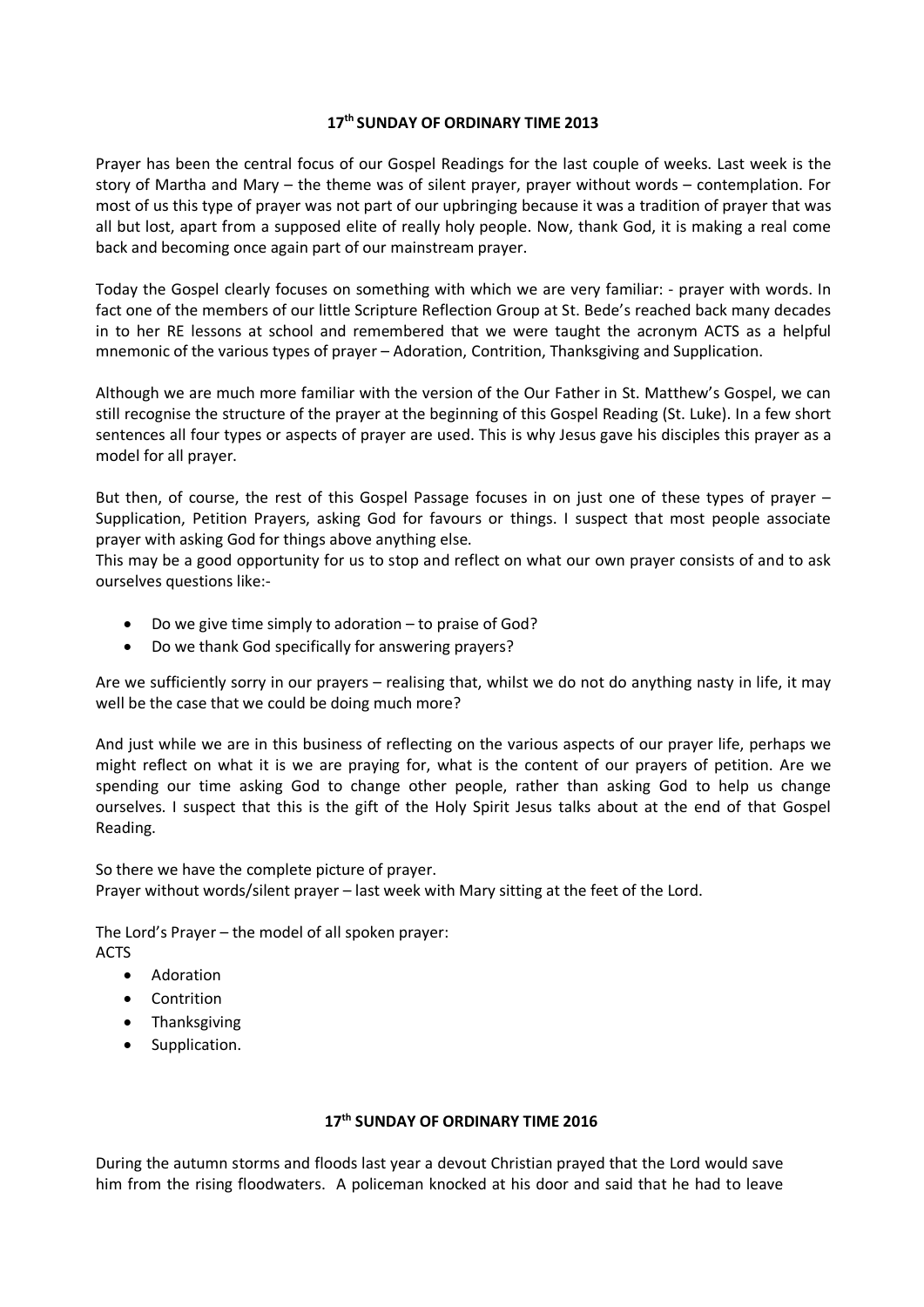because the water level was rising very quickly and it was coming up the street. The man refused to budge, saying that he had prayed and that the Lord would save him from the rising waters. An hour later the water had reached the level of the first floor of the house. The man had taken refuge in an upstairs room when firemen in a dinghy rowed past and urged him to get into the dinghy because the waters were still rising rapidly, but he refused saying that his Lord was going to save him. An hour later and by now he is clinging to a chimney pot on the roof, as the waters continued to rise, an air-sea rescue helicopter hovered over him and a rope ladder was passed down to him, but he refused to use it, "No, no, it's all right I have prayed to the Lord and he will save me." An hour later he had drowned.

On arriving at the Pearly Gates he was very angry indeed, and demanded to know of St Peter why he had not been saved. St Peter answered, "But we sent you the policeman, the dinghy, the rescue helicopter, what more did you want?"

It's an old, old story but it is one that connects rather well with our Gospel this weekend. As well as teaching the disciples the Our Father, with its mixture of praise and petition, as the model for all prayer, Jesus goes on to talk rather more about the prayer of petition (asking God for things). Part of his message is clearly about persistence, not giving up. We can feel very reassured by those words about how whoever seeks, finds; whoever asks, receives; and whoever knocks, has the door opened to them. Prayer is always answered, but perhaps not always in the way we might have expected or wanted. Just ask the man in our opening story about that!

Many years ago at school most of us were taught that the answer to the question, "What is prayer?" was, "Prayer is the raising of the mind and heart to God." In other words prayer involves the whole of the person, not just our minds, or not just our feelings, rather the whole of us. What we did not know at the time, and which only became clear to most of us when the new Catechism of the Catholic Church was published a number of years ago is that that definition was part of a quotation from one of the ancient Fathers of the Church, St John Damascene. What St John actually said was, "Prayer is the raising of the mind and heart to God, and asking good things from God."

In times of extreme desperation it is difficult to formulate prayers, difficult indeed to pray at all. At times we may question whether or not God is listening. More often than not it is only when we have time and space to look back, when things settle down a bit, only then do we realise that pray has been answered, but perhaps not in the way we had originally prayed for.

Something else to notice about Jesus' words on prayer… Notice how he describes prayer with ACTIVE verbs: asking, seeking, knocking. Prayer is not just sitting back and waiting for something to happen – as that man did in our floodwater story. Prayer is doing things, all of which are prompted by God's Spirit given to us, without fail, or so Jesus says in our Gospel. Persistence will have it rewards, of that there is no doubt.

## **17th SUNDAY OF ORDINARY TIME 2019**

A few weeks ago I said Mass at St Mary's High School with a group of pupils and some members of staff. The religious theme for that week in school was Prayer, and the Gospel chosen for the Mass was St Matthew's version of the Our Father. In preparing for the Mass I remembered how various mnemonics and acronyms were used in school  $-$  in my time anyway  $-$  to help remember various formulae. The one that came immediately to mind was the sentence, "Every Good Boy Deserves Football" – for the lines in musical notation.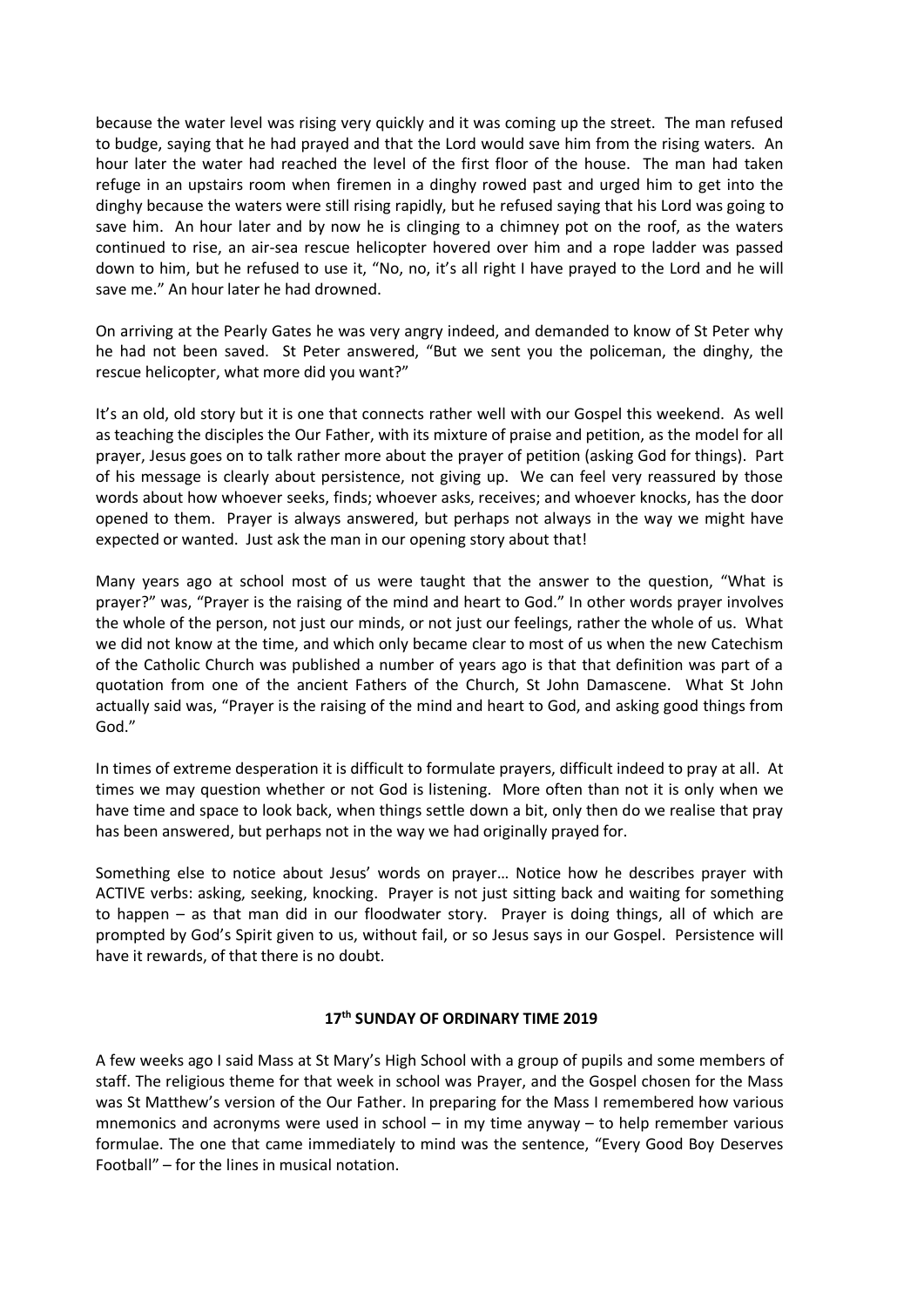I also remembered one from RE lessons: the word ACTS. Each of the letters stands for an aspect of prayer: Adoration, Contrition, Thanksgiving and Supplication. We were told that these four elements taken together gave a complete picture of what prayer was about. Apparently, mnemonics are still used in schools today but whether or not ACTS remained for long in the minds of those pupils I doubt.

The thing is, however, that the Our Father – especially when prayed in the context of our Eucharist (our greatest thanksgiving prayer) – is a perfect example of a complete prayer. It contains phrases of adoration, contrition and petition and is prayed in the context of thanksgiving. For people who rarely, if ever, pray I suspect that in their minds prayer is about petition – demanding things of God - and not much else. That strange story of Abraham bargaining with God in our First Reading is probably what comes to mind when non-religious people imagine what prayer is like. Of course prayer does consist in petitions especially when we are in urgent need of something – healing for a loved one, being brought to safety in a dangerous situation, that kind of thing. It is only natural that we pray like this in such circumstances but, as we are aware, prayer is much more than this.

In fact our Gospel today helps us put prayer into a fuller context when it offers the example of asking a friend for help. There is much more to friendship than asking for help in extreme situations, as we well know. Friends spend time together, talk to each other about all manner of things. Good friends laugh and cry together. They share their innermost thoughts and feelings, their anxieties and hopes. They exchange news about what is going on in their lives. Friends can also be comfortable simply being quiet in each other's company. Friendship is an active encounter between people… and this Gospel is saying that the same holds true for our relationship with the God made visible in Jesus. Our prayer is an active engagement with a close friend with whom we share our most intimate thoughts, feelings, anxieties and hopes.

Over recent weeks in our Gospel Readings we have seen the disciples go off on a trial mission, Jesus feeding a huge crowd with five loaves and two fishes. We have heard Jesus giving the Parable of the Good Samaritan and its call to help anyone in their need, and just last week we heard about his visit to the home of Martha and Mary. Slowly but surely a picture is being built for us of someone who is both active in reaching out to others in their need, who is active also in prayer to his Father and who calls his disciples – his friends to be the same: people active in both prayer and what are sometimes called 'good works'. It is all of a piece.

## **18th Sunday in Ordinary Time**

Eccles. 1:2, 2:21-23, Col. 3:1-5, 9-11, Lk. 12:13-21

## **18th SUNDAY OF ORDINARY TIME 2004**

We usually associate St. Luke's Gospel with the most human portraval of Jesus amongst the Gospels – and rightly so. We have more details about Jesus' early life in this Gospel than any of the others, and more details about his suffering as a truly human person in the account of the Passion. But there is also a nononsense, no half-measure aspect to St Luke's account of what is expected from a true disciple. For example the first disciples don't just *"leave their nets and follow him"* as in Matthew and Mark – they leave *"everything and follow him".*

Today we have a similar no-nonsense, no-compromise incident that is unique to Luke's Gospel. As he portrays this incident Jesus is walking along accompanied by a huge crowd. He is sharing with them some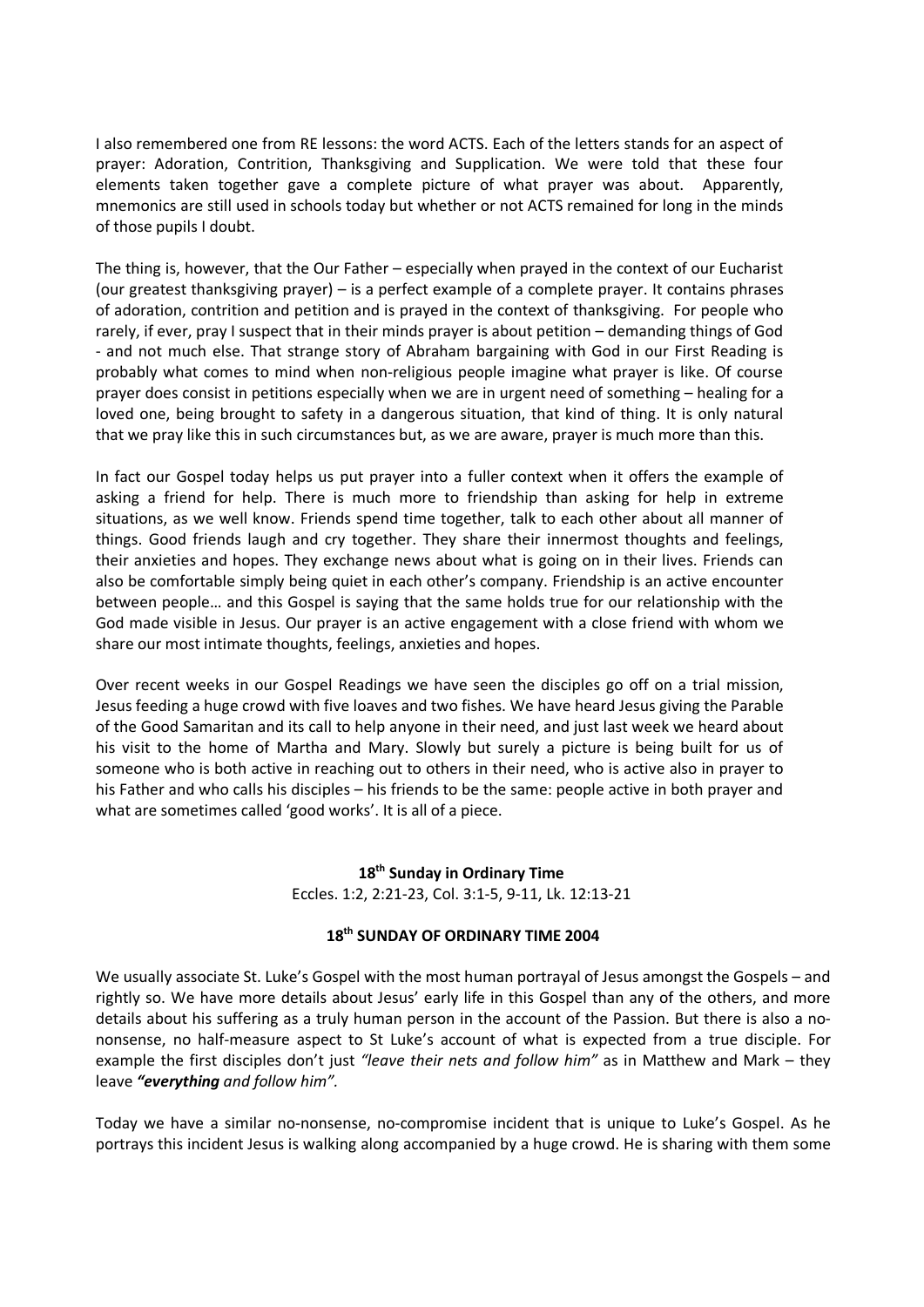important teaching about the Kingdom of God. Then, from out of nowhere, comes this lone, plaintiff voice asking Jesus, as he would any Rabbi, to help him sort out what is basically a domestic dispute.

Boy has he got it wrong? He has missed the point completely. He's not been listening to what Jesus has been saying at all, because he is so caught up in his own problem – a problem so pathetically unimportant when set alongside what Jesus is talking about, that you can feel him going red with embarrassment as Jesus responds with his Parable of the Rich Landowner.

What is really important in life? What is really valuable? In no uncertain terms Jesus points out that it is never, ever what we **possess** that should be held to be of most value. All that kind of thing is Vanity in the words of our First Reading. Apparently that word vanity comes from the same root in Hebrew as the word *'mist' - thin, temporary, of no real substance.*

Many of us will have had a time in our lives when something has happened to us, or to someone close to us, that puts things into perspective, showing us what is important in life. I think all of us will know someone whose life has been altered in this way. Sometimes such personal events are just too raw and immediate to look at – that is perfectly understandable. These things need time and space to deal with them adequately. And people in this congregation will have their own stories to remind them of this. This is too public an arena for such things.

To take a rather more remote example of getting things out of proportion – of deciding what is truly important in life – I was struck by a comment from a Lord Justice of the Appeal Court earlier this week. At least one full day of the time of the Court of Appeal with two Lord Justices and one Lady Justice, at least two Q.Cs' and all the paraphernalia that go with these hearings, going into thousands of pounds – all of this was taken up by one small part of a divorce settlement in which rent of a property (admittedly costing 10's of thousands of pounds in rent) was disputed. One of the Lord Justices called the proceedings *"insane".*

Proportionality – a sense of perspective – discerning what is **really** important in life is a crucial part of our discipleship.

## **18TH SUNDAY OF ORDINARY TIME 2007**

Most difficult to get across – sense of urgency. Sadly only when tragedy strikes – focus the mind – bridge collapses under people driving home from work, home is flooded by torrential rainfall, sickness – what is truly/ultimately of value/importance.

This is what Jesus is trying to get across in that very simple and stark parable – sense of urgency, a need to recognise **now** what is truly important to us.

Over the past few weeks St. Luke has been putting together the various building blocks that go to make up true discipleship – action, helping anyone in need (Good Samaritan); focus on God's presence in daily life (Martha and Mary); holding these two things together in prayer (teaching the disciples to pray – Our Father) – now making a choice/decision to follow/live what is truly important.

Aren't we already doing that? Why else are we here? Surely our decision is clear for all to see? We are disciples.

Well, in fact, any congregation has within it quite a variety of people in different stages of discipleship. Certainly many who have made that conscious decision to follow in Jesus' footsteps. Many of us, of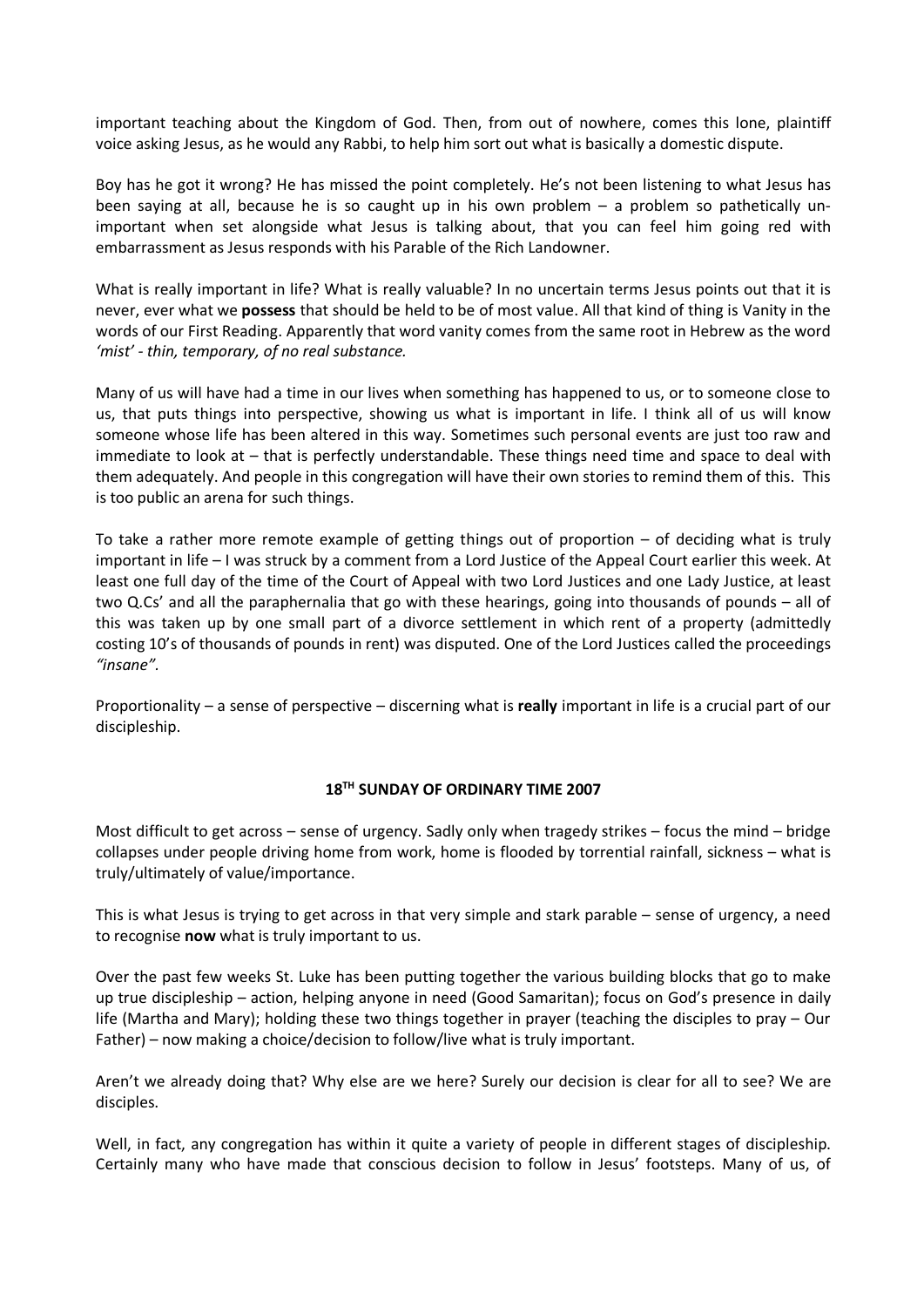course, slipped into this almost accidentally – parental choice. Some are in the process of making that choice their own (15, 25, 45 even 65).

The point is that we are called to make a conscious, intentional decision – a definite YES or NO for some people to Jesus' invitation to his life style.

It is the kind of decision that we can, and do make once and for all but for all kinds of reasons it can begin to become too routine, unconscious, unintentional and other awareness's, other desires can begin to creep in. Shall I build bigger barns.

I long since gave up using a prayer that we used every day at the start of school – The Morning Offering. I can't remember it now and for sure other things have taken its place. But the reason for using that prayer is an important one – Intentional, Conscious – TODAY aware of Jesus' presence in life, aware of call to discipleship, aware of what is truly important TODAY, EVERY DAY and TO SAY YES.

# **18th SUNDAY OF ORDINARY TIME 2010**

Three items from Friday's newspaper:-

- 1. It was reported by the FSA that more than 2,800 people were paid/earned over £1 million last year working in the Financial Sector of the City of London.
- 2. Photograph of two luxury cars clamped outside Harrods £220 parking charges owned by the owners of Harrods's oil sheikh – probably not too bothered.

One car, a Koenigsegg CCXR £1.2m, the other - a Lamborghini Marcielago £350,000.

3. Sports Section problem over a £32.5m transfer deal for one football player.

"Vanity of vanity, says the Preacher, all is vanity." "I will build bigger barns".

The Preacher in Ecclesiastes, and Jesus himself in the Gospel would not possibly have been able to imagine those three stories from today's news items (and there are plenty more like them…).

Our knowledge of what goes on in the world is vastly more than anyone has had available to them in the whole of history. We know about the excesses, we also know about desperation. So the plight of people in Haiti, months after the earthquake and millions of dollars of aid are still living in tents with no secure safe water supply, is reported – but it is not front page news any more. Nor is Darfur, nor is what is happening in the Eastern part of the Democratic Republic of the Congo (Zaire).

Now, it may be that those people earning over £1m, the owners of Harrods, and top flight footballers, pay their proper taxes and may use their wealth to help people in desperate need. We cannot stand in judgment over others simply on what is reported in the Press.

We **can** question a culture in which excess flourishes and hold the mirror of our Readings at Mass today up to that culture. That is **truly** part of our task.

But another part of our task is to hold the mirror of these Readings up to ourselves and the various nooks and crannies of our own lives. Our vanities may not be cars costing £1.2m, our building of bigger barns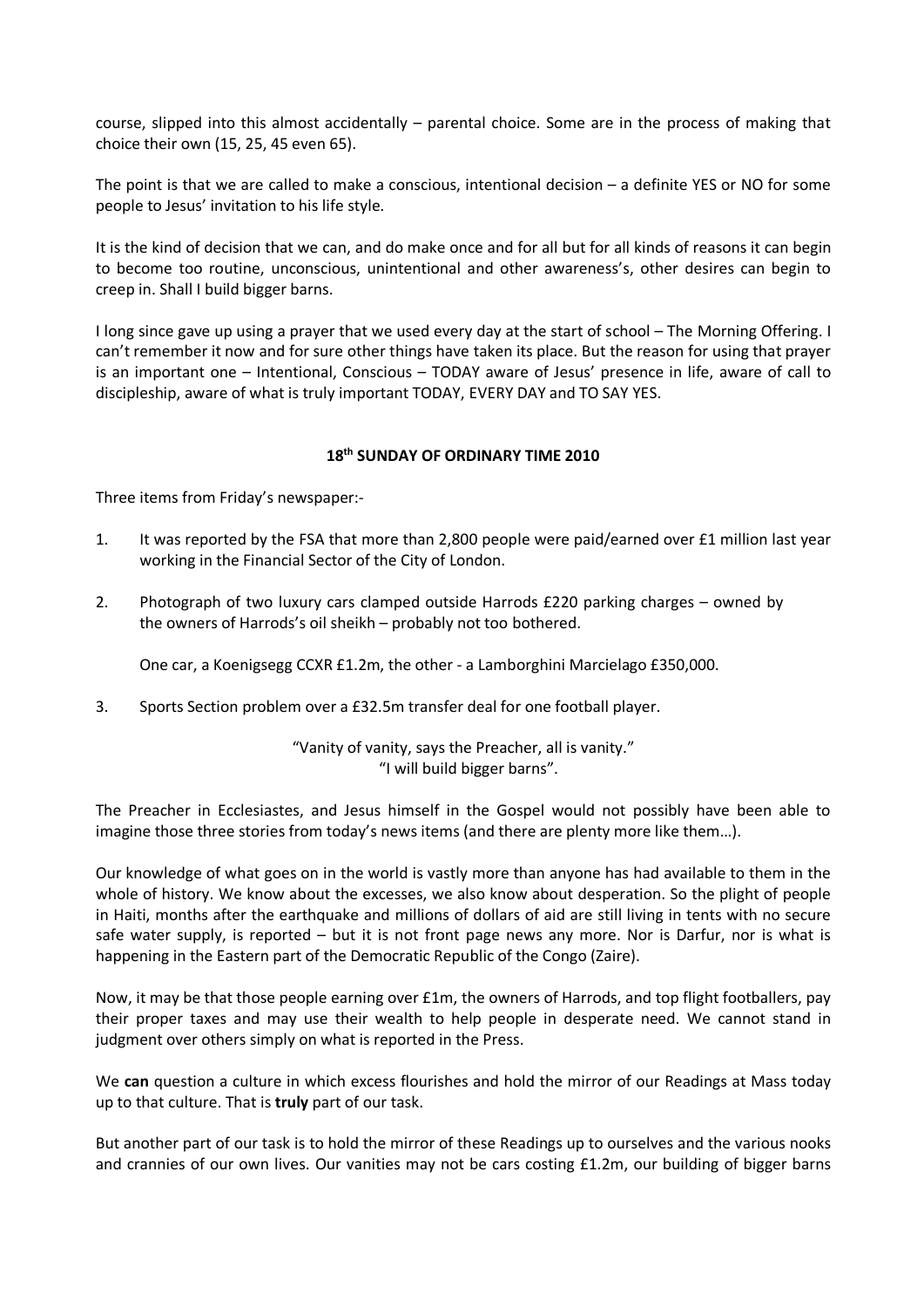may not be based on salaries of £1m whilst neglecting the spiritual aspect of our lives, but vanities and obsession with material goods may still be present.

The challenge is to use the wake-up call of these Readings to see where 'idolatry' as St. Paul calls it  $-$  is affecting our lives today.

# **18th SUNDAY OF ORDINARY TIME 2016**

Our modern image of a farmer will vary from the sheep-farmer in the Cheviots, to larger dairy or arable farmers further South in the country, or even to various kinds of indigenous farmers in different parts of the world. The variety is enormous but none of them come close to the farmer that Jesus had in mind in that parable.

In Galilee, in Jesus' time, farmers were almost without exception rich, absentee landowners who lived very comfortably in one of the great cities of the area – Tiberias or Sepphoris. They leased out their land to tenant farmers, who in turn employed labourers on a day to day basis, as needed (an ancient version of zero hours contracts and minimum wages). We are familiar with these tenants and labourers from other parables that Jesus relates.

The absentee Galilean farmer was a very rich man indeed. He received the lion's share of any produce from his land, while the tenants and labourers who did all the hard graft, had to scrabble about to earn some kind of living. The farmer lived in the luxury of the big town–cum–city, doing little else than making sure he received his due wealth each year from the tenants. Notice how the farmer in the parable refers to… "my crops", "my barns", "my grain"' "my goods". There is not even a hint of a wife or family, everything is completely centred on himself. He is the very epitome of avarice. No-one else matters, no-one else comes in for any kind of consideration.

This obscene, yawning gap between a very few haves and countless have-nots is replicated today in many situations both in our own country and further afield. A sports goods retailer is accused by some MPs of treating his workers worse than a Victorian workhouse treated its inmates, while enjoying a very comfortable lifestyle for himself. Another retailer sells on part of his business at a huge profit, which very soon goes bust. In the meantime he buys himself "another" outrageously expensive yacht for himself. The price alone could make a significant contribution to the financial hole in the pension fund of his former employees. A political party calling for a more just distribution of wealth apparently acquires its t-shirts from sweatshops in Bangladesh, and so on.

Something is clearly wrong somewhere in all of this, and our Catholic social teaching has much to say about fairness and justice for all people, but that parable and the whole theme of avarice/greed in our readings today is not only directed at large corporations and super rich individuals, it is also directed very firmly at ourselves, as we can see from what St Paul writes in our Second Reading.

In the list of things to be "killed off" as belonging only to this life the key is "especially greed, which is the same as worshipping a false god." As we have seen the farmer in the Gospel parable is completely absorbed with himself, with no thought given to anyone else. He is his own "god".

A correct way of operating would be to think of the needs of others – family, friends, employees, people who have to go without the basics in life – on our own doorstep, as well as further afield – even the impact on the environment. All of this is part of any consideration of how to act with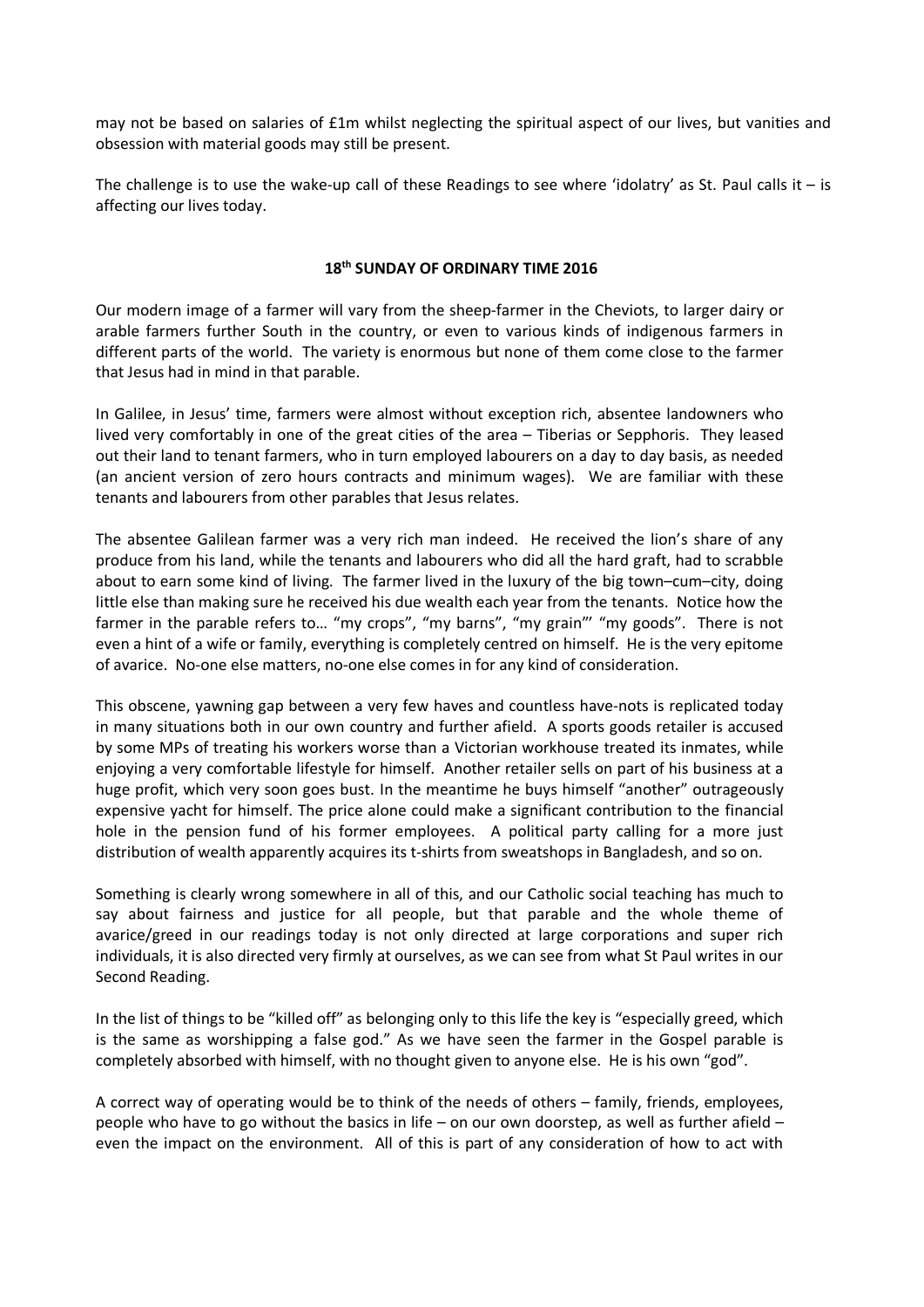openness and generosity, rather than avarice and greed. This is the challenge Jesus is putting before us in today's Gospel.

#### **18th SUNDAY OF ORDINARY TIME 2019**

"Fool this very night the demand will be made for your soul."

A threat like that has little long-term effect, unless and until it comes close to home. Last weekend I had family visiting from Germany. They travelled back safely but then the next day received some dreadful news. My cousin's widow is a doctor – a paediatrician. A colleague of hers has just retired and had offered to help with much needed locum work so that Ursula can take some time off-duty from her practice. This doctor and his wife went off to America on their dream retirement holiday of a lifetime. One of their adventures was to go down a river in Alaska in a rubber dinghy by the side of a famous glacier. Without any warning, as they were passing, the glacier 'calved', a huge edge split away from the main glacier and toppled on top of their boat and all on board were killed – as simple and brutal as that – in the wrong place at the wrong time.

The only parallel I am drawing here is about the unpredictability of life, not the preparedness or otherwise of those involved. What the incident highlights, however, is the old adage, "You just don't know what lies around the corner." We are invited to reflect this weekend on what is ultimately important in life.

All of us are called upon to develop and use our talents to their best effect for ourselves and, crucially, for others. We encourage young people to strive for excellence in all that they do. We rightly celebrate their successes – always remembering that while for some success might be achieving high grades in exams or great sporting results, for others simply being able to smile and to get through the day might be an enormous achievement to be celebrated.

In early adulthood the focus turns towards jobs, careers, having somewhere to live, promotions, relationships, establishing a family, caring for and nurturing that family. External "achievement" is still the focus and measure of success put forward by society at large and, once again, there is merit in this: using our gifts and developing our talents to the best advantage for ourselves **and, of course, for others**. The lack of inclusion of the needs of others is the first mistake of the rich man who is the anti-hero of our parable. Everything is for himself alone.

Note that he is described as being 'rich'. In those times a few, a very few, privileged people who owned great tracts of land could make a fortune, at the expense of the people they exploited to work as labourers. The gap between the haves and the have-nots was enormous – even more than the scandalous divisions of today. As we can see from our First Reading, however, all of this is, in the end, "vanity". It is pointless and meaningless. What is the point of acquiring more and more of what we do not ultimately need, and can't take with us? Such dissatisfaction with life is evident today in all kinds of ways: levels of suicide and addiction being two of the most obvious. A yawning chasm in life of emptiness will always demand that it be filled: nature, we are told abhors a vacuum.

Amongst other things our Faith – the fact that we find ultimate meaning in Jesus Christ, in his teachings, in his call to a way of life that sees beyond the immediate – invites us to what St Paul, in our Second Reading today, calls, "being brought back to true life". Knowing, as he writes, that, "There is only Christ: he is everything and he is in everything," offers freedom from the ultimate emptiness and pointlessness of life.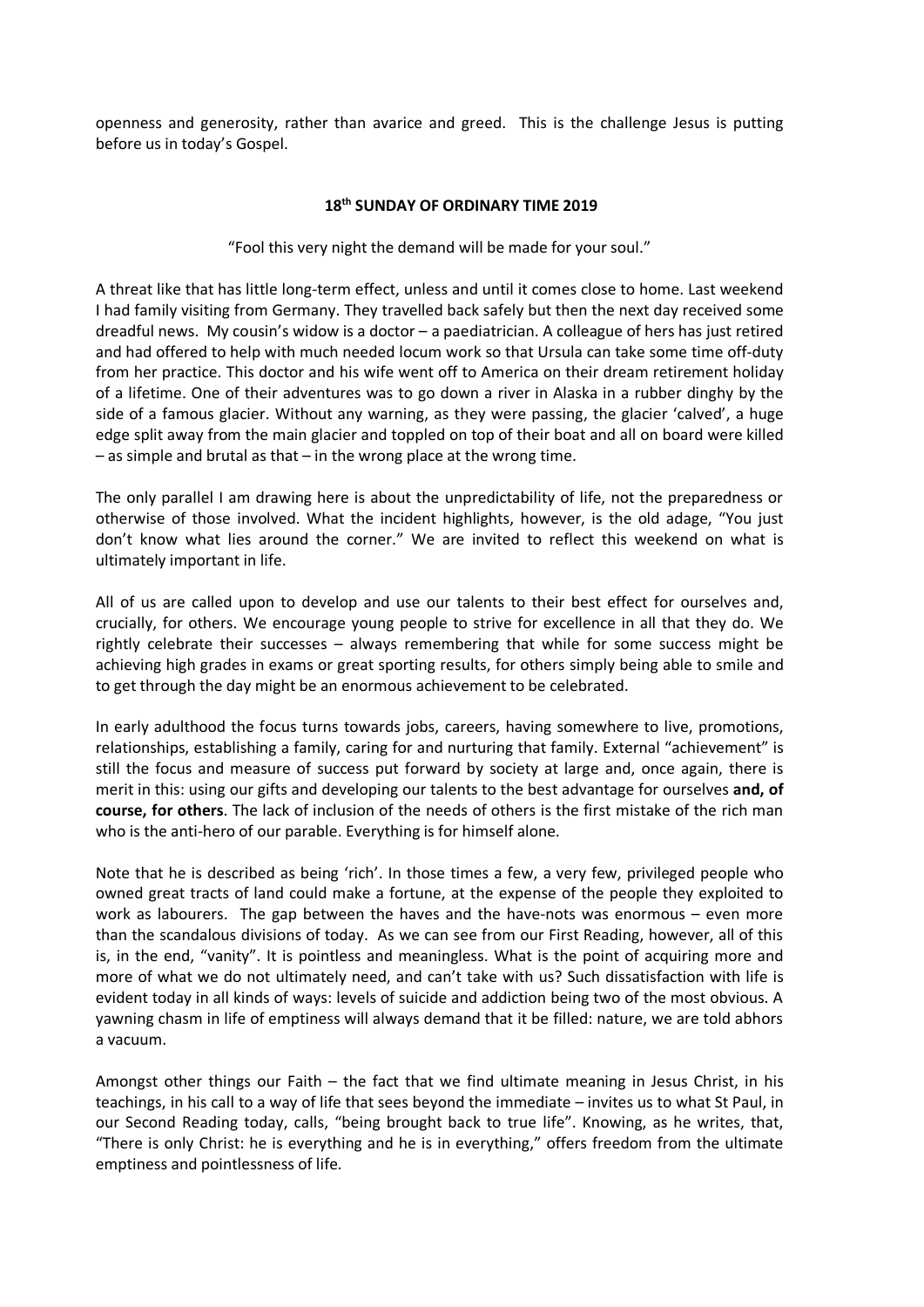Taking a moment or two in the coming days to reflect on and remember this will help reinforce our convictions. It will help us to show others where true satisfaction in life may be found. In its own way this is part of our call to be missionary disciples: people who follow Christ and who share their faith with others.

# **19th Sunday in Ordinary Time**

Wis. 18:6-9, Heb. 11:1-2, 8-19, Lk. 12:32-48

#### **19th SUNDAY OF ORDINARY TIME 2004**

Last week in our Liturgy we were invited to reflect on What Really Matters in our Life – what is **really**  important. This week, having decided what is really important, we are being asked to be patient, faithful and trusting in God's promises to us.

There are lots of different techniques, exercises and tests used to build up trust – in relationships in the home, among teams of people at work. One of the simplest exercises that is sometimes used is when one person stands behind another ready to catch them as they fall backwards, arms folded. As you get ready to fall back just how much do you **really** trust this person standing behind you to catch you and save you from cracking your skull?

Trust is something to be worked at constantly and it is not something that comes easily in a culture like ours which is riddled with mistrust and suspicion – where people have to keep proving that they are worthy and deserving of trust. Quite often the assumption today is that no-one – care worker, nurse, teacher, doctor, neighbour, spouse, is worthy of trust until they are investigated, tested and checked out. There is clearly a need for checking and testing, but there is also a balance to be made. The possibility of putting trust in another person has to be there otherwise everything breaks down around us and we retreat into the locked and barricaded safety of our own homes.

Building trust, building confidence is an essential part of our human development. And it is no accident that **TRUST and CONFIDENCE** are intimately connected with the core ideas of our Readings today – FAITH IN GOD, and FAITH IN GOD'S PROMISES – TRUST, CONFIDENCE, **FAITHFULNESS.**

The Letter to the Hebrews recalls the example of Abraham and Sarah trusting, in spite of all the signs to the contrary, that God would be faithful to the promises God made to them – and God was.

The writer in the Book of Wisdom recalling how the People of Israel enslaved in Egypt remained faithful – trusting that their God would rescue them from their plight, and God doing just that at the time of the Passover and the Exodus.

Then Jesus urging the disciples to stand ready, be faithful, the Master **will** return and reward those who are faithful.

The final sentences of that Gospel are rather disturbing, *"When someone has had a great deal given him, a great deal will be demanded of them, when someone has had a great deal given him on trust, even more will be expected of him."*

As ever there **is** an uncompromising edge to what Jesus asks of his disciples in St. Luke's Gospel. We have been given much on trust and we are being asked to remain trusting and faithful that the God who has done all the things outlined for us in the Scriptures, that same God will be faithful to those promises in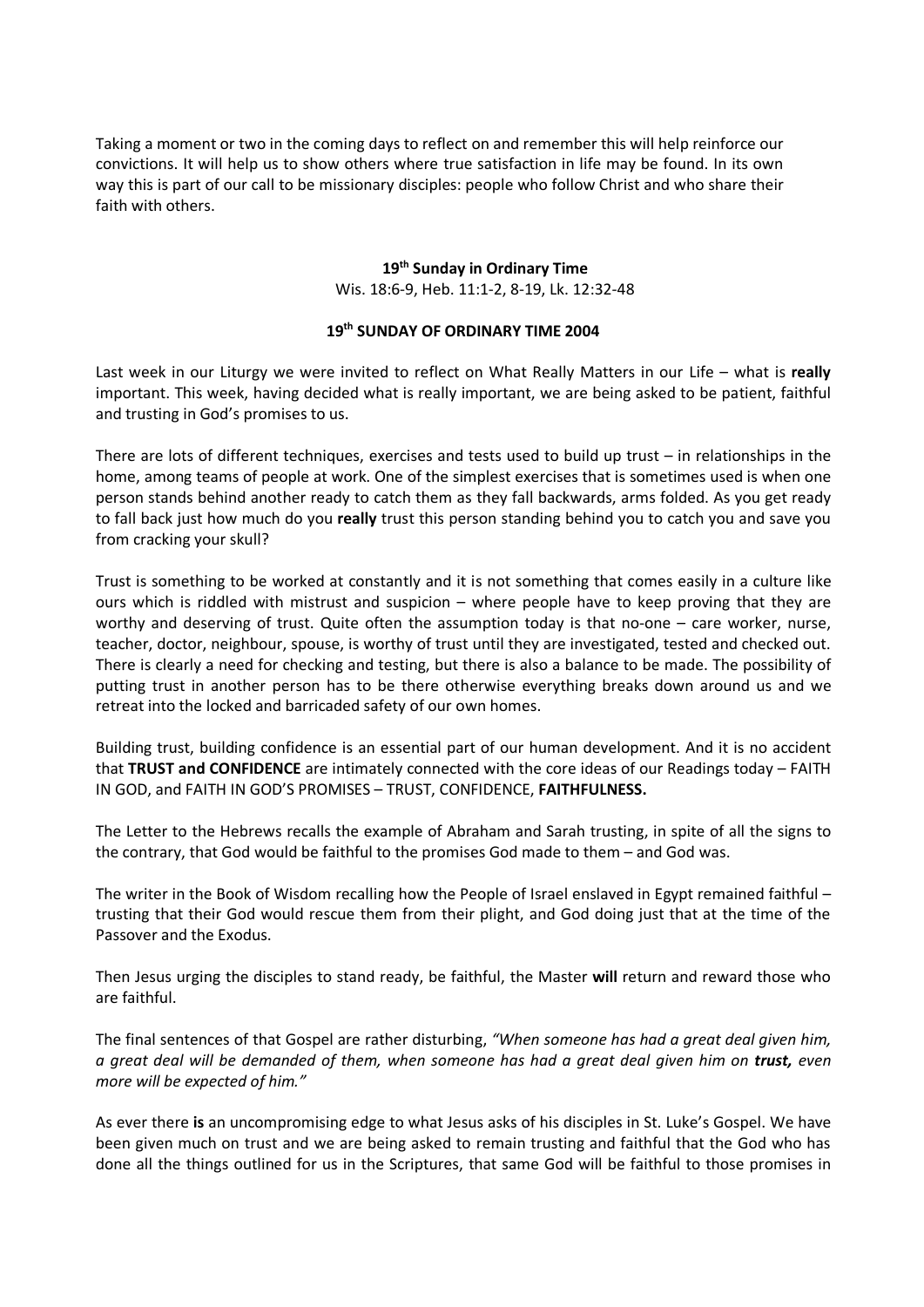our regard – but as I say trusting in not something that comes easily in our culture. It has to be worked at. At least this process, this journey of faith with all its ups and downs is a life-long one, and we are assured about all that God is patient with and faithful to, us.

# **19TH SUNDAY OF ORDINARY TIME 2007**

There is some very poor psychology at work in the choice of our Gospel passage today. If I were to say to you, *"Don't think about elephants, whatever you do in the next thirty seconds, I do not want you to think about elephants. You are forbidden to think about elephants."* I suspect that everyone now has elephants on their mind, in spite of instructions. The mind has a tendency to latch on to the last thing that was said. This is why all those campaigns about 'Stop Smoking' turned out to be pretty futile. The smoker was left thinking about smoking – the last thing that was mentioned. More recently campaigns have focus on 'Being Healthy'.

In that Gospel passage the last things we hear about are *"he will receive many strokes of the lash"* and *"even more will be expected of us".* Those lines contrast rather starkly with the first line of that passage, *"There is no need to be afraid, little flock, for it has pleased your Father to give you the kingdom."* Because of the way our minds work we are much more likely to end up thinking about demands and punishments than not needing to be afraid and reflecting on what having been given the kingdom may mean. Both are equally part of Jesus' words to his disciples and both need to be reflected on. The problem with focusing on the negative is that it has a tendency to paralyse. We try to avoid things that will lead us into trouble rather than going after things that seem to be good and which may lead to further good. It just does not get us very far.

The thing is, of course, it is precisely action, and putting into practice in our lives Jesus' teaching that Jesus is calling on us to do in that Gospel, *"See that you are dressed for action…"* Positive encouragement is more likely to succeed than negative threats. Part of that encouragement comes in his advice, *"Sell your possessions and give alms. Get yourselves purses that do not wear out, treasure that will not fail you."* Here I think is the reason for the choice of the First Reading to stand alongside these words. It recalls the Passover, *"That night".* Here too the Israelites had been told to be dressed for action as they ate the Passover meal in haste ready to flee from Egypt. Everything done for them at that time, and in their forty years in the desert was entirely God's gift – nothing was of their own achievement. They did not win any great battle with Pharaoh and his armies. God led them out and destroyed the Egyptians. In the desert they did not grow or raise their own food or collect water – everything was provided for them. It was all gift. It was also the time that the People of Israel were closest to their God – unhindered by land possessions, worries about invaders, whether crops would grow, goods would sell, and so on. Everything was dependent on God, and they knew this and rejoiced in it (most of the time).

Here is a way forward for us too when we realise that nothing we have in this life is truly our own It is all gift, including life itself. St. Francis of Assisi once wrote that the only things we can truly call our own in life are our vices and sins, everything else is God's gift to us. So it is as we reflect on being disciples of Jesus – everything we have in life, all that we have around us in not ultimately ours/mine, it is God's and once day we will have to give it all up. In the meantime we are called upon to use what we have wisely and well, and for the benefit of those who need it – servants who will ultimately have to give an account of our stewardship. That is indeed the final threat, but it comes after realising the great giftedness that is our lives, and for which we can be truly thankful.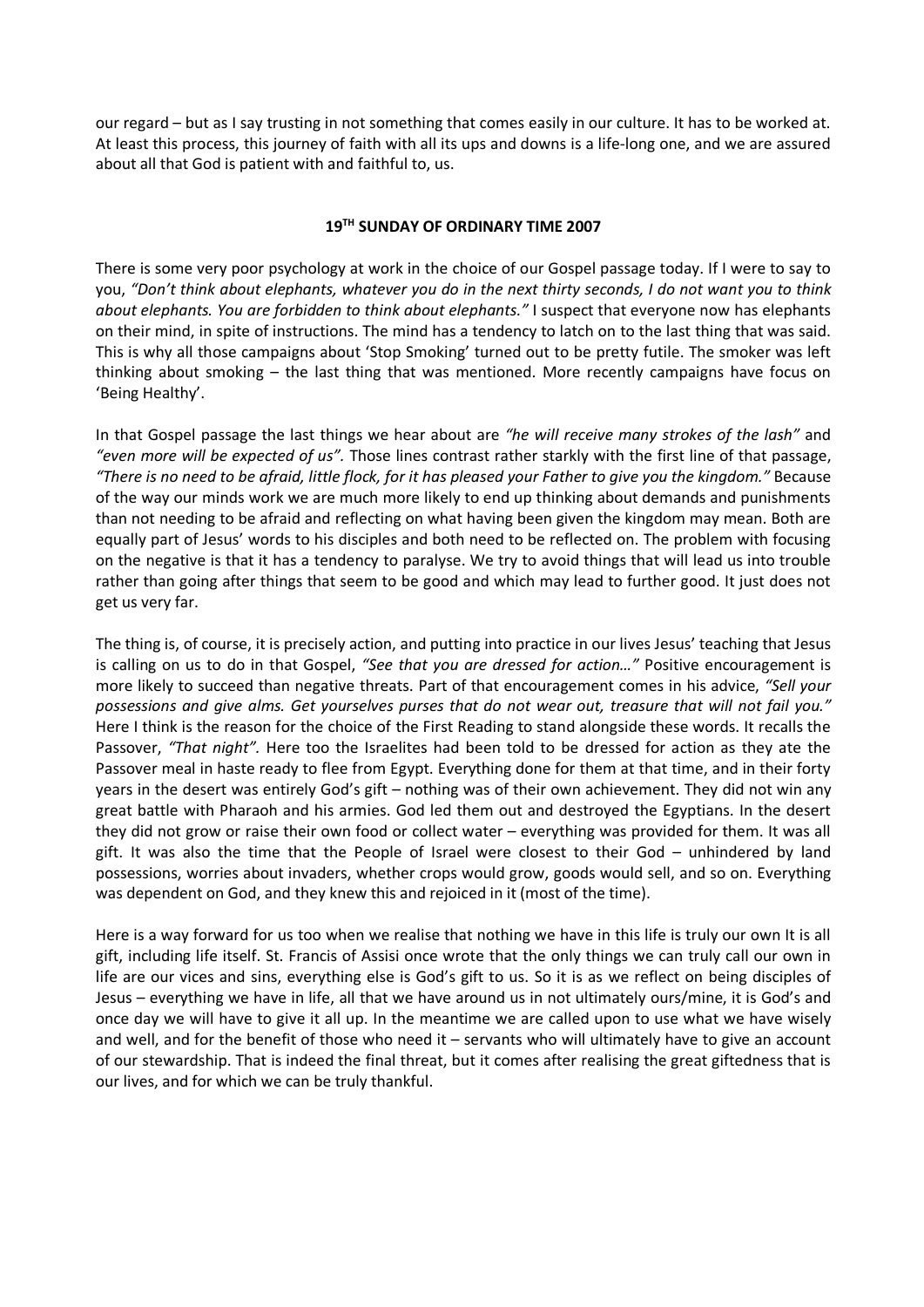#### **19th SUNDAY OF ORDINARY TIME 2010**

There was an item on the radio the other day about a petition being organised by the Girl Guides Association. They want all photographs in newspapers, magazines and especially magazines targeted at a teenager audience, to be labelled if they have been air-brushed in any way. Instead of seeing people/models even as they really are (warts and all, to borrow Cromwell's famous remark) – any perceived blemishes – a spot here, a wrinkle there – are touched up – air-brushed out so everything looks perfect, ideal. The effect on people and especially teenagers, looking at such apparent perfection is to see themselves in poor light, to feel imperfect, less than they should be – leading to low self-esteem and depression.

The tyranny of the perfect, the need for everything to be just so, to fit the ideal pervades our culture. But reality is not like that. It is full of things that we might wish were different, but aren't. We are who we are and God loves us as we are – the nasty bits just as much as the nice.

There is a temptation to extend this need to have perfection, for everything to be nice and neat and tidy to all areas of life, including our faith.

In such a situation the first line of our Gospel is perfect, *"There is no need to be afraid little flock, for it has pleased your Father to give you the Kingdom."* If only Jesus had stopped at that point and not bothered with the rest of what he had to say, everything would have been fine.

But then came those other things, *"Sell your possessions and give alms… You must stand ready, because the Son of Man is coming at an hour you do not expect… When a man has had a great deal given him, a great deal will be demanded of him; when a man has had a great deal given him on trust, even more will be expected of him."*

Not so nice. Life would be a great deal easier if we could air-brush things like that out of the Gospel, but they are there just as much as the words of comfort and encouragement.

There are times of difficulty and desolation in our life when Gospel words of comfort offer the kind of healing and hope that we all need at times. But then when complacency and self-satisfaction rule our lives, a nudge, a kick, a blunt warning are in order.

The Gospel is capable of doing both. It is our task in reflecting on that Gospel to allow the words to do their stuff – comforting or cajoling – but never just sticking to the 'nice stuff' alone. Reality is more complicated than that and God is present in it all. The trick is for us to be present to that same God who is in all things.

## **19th SUNDAY OF ORDINARY TIME 2013**

I think it is important to get the context of what Jesus is saying in that Gospel right, then everything else will fit into place. Get it wrong, and what we are left with is a complete distortion of his message.

If we were to hone in on those warnings about the unknown hour at which the Lord will return, or about being cut off from the Lord and thrown away, or about receiving strokes from the lash – if these were to dominate our thoughts, fear would inevitably be the result. The kind of fear that is like that of a rabbit frozen in fear when picked out by a spotlight in the dark – a fear that paralyses. This is not a very healthy kind of fear but I suspect that many people still operate on this basis – fearful of what they think God might do to them, if they step out of line.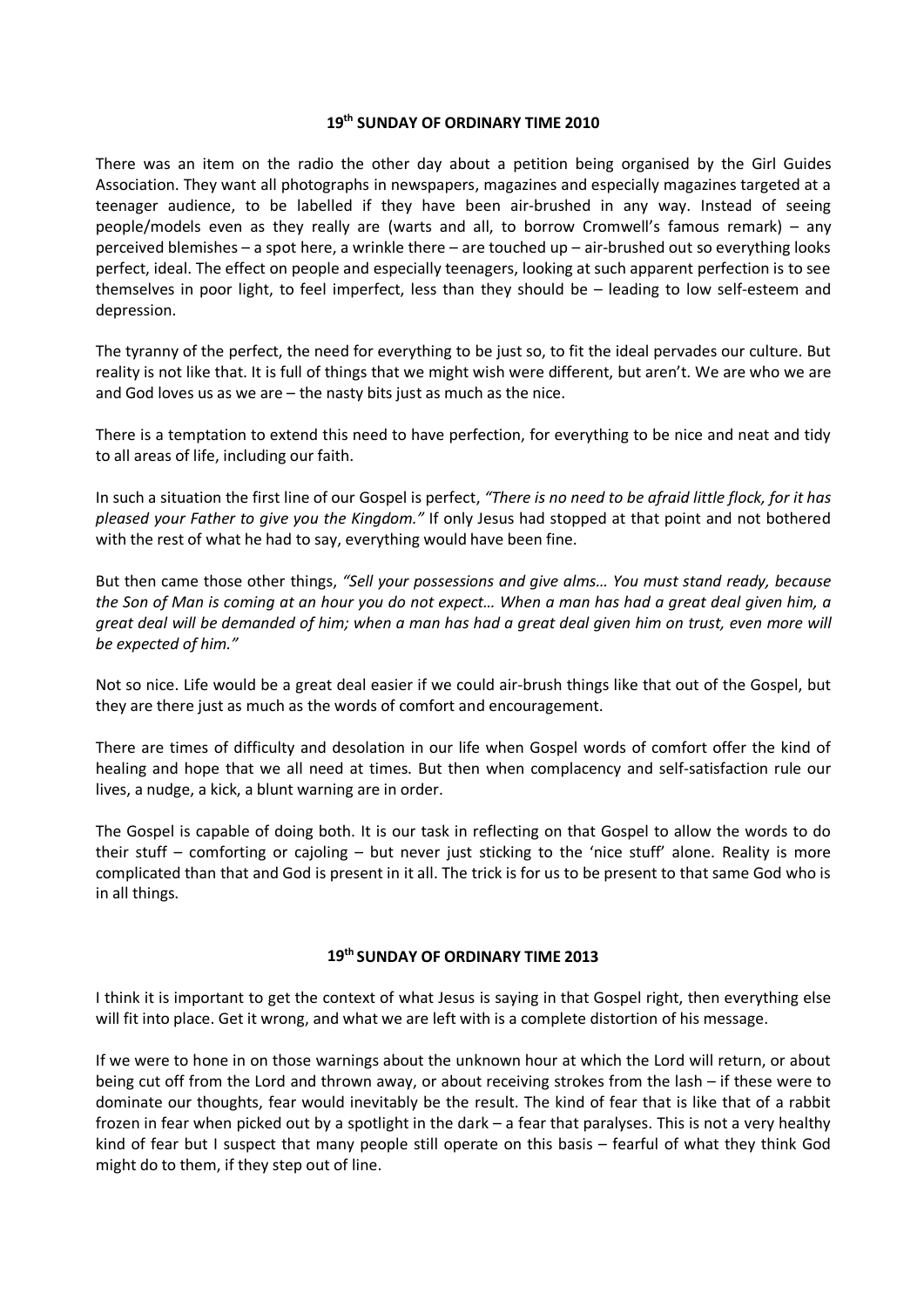Now there is no shying away from the stern warnings of that parable and Jesus' explanation of it to Peter and the other disciples – but take a closer look at the context of what he says, how he introduces these warnings.

*"Jesus said to his disciples, 'There is no need to be afraid little flock, fir it has pleased your Father to give you the Kingdom'.* No need to fear… little flock… your Father… give you the Kingdom.

Being members of the Kingdom of God, being his sons and daughters is already a given. There is no need to fear about whether we are in or out. We are in and no doubt about it. Now, in this context, what are we to do about it? The answer is – always try to act according to what the Kingdom is about, its values and do that each day.

So, unlike other people in Jesus' time who preferred either to live in the past – like the Pharisees and Sadducees' – wanting things to be like they were in a glorious Golden Past Age – that never was (Just like most nostalgic fantasies). Nor are we to live in the moment, as did most servants and peasants in Jesus' time – not knowing if they were going to be able to feed their family that night, then the next, and so on – and enjoying a bit of respite when the Master is not around for a day or two.

No, unlike either of these groups, the *"little flock"* – the members of God's Kingdom – are to live each day as it comes, with an eye to the future when the Lord **will** return.

There is a proper fear that goes with this. This is not the kind of fear that paralyses us from acting, it is a fear which motivates us to live up to the values and actions asked of us by one who loves us: - to live in faith, in trust and love.

I came across a sentence which might help us here:

*"We cannot be afraid of what we love and of what truly loves us."*

If love is not at the heart of what Jesus is about…..

## **19th SUNDAY OF ORDINARY TIME 2016**

The opening sentence of our  $2^{nd}$  Reading today is one that had a huge impact on a few theologians just after the Second World War… and their work based on what they began to discover in that sentence is still having an impact today, "Only faith can guarantee the blessing that we hope for, or prove the existence of the realities that at present remain unseen." So what was the big deal about this sentence?

Many of us were taught as youngsters that faith is almost exclusively focused on the mind. We were told that the gift of faith "enables us to believe, without doubting, whatever God has revealed." As such it was mainly associated with our assent to, our agreement with, the statements in the Creed - about God being one and three, about the two natures of Jesus Christ, and so on. This was certainly part of what faith was about, but that writer of the Letter to the Hebrews pointed out another, equally important aspect: faith is about TRUST – trust which leads someone to action.

In the passage we heard he writes about the examples of Abraham and Sarah, and in the rest of the chapter from which our reading comes he goes through a whole list of the great names of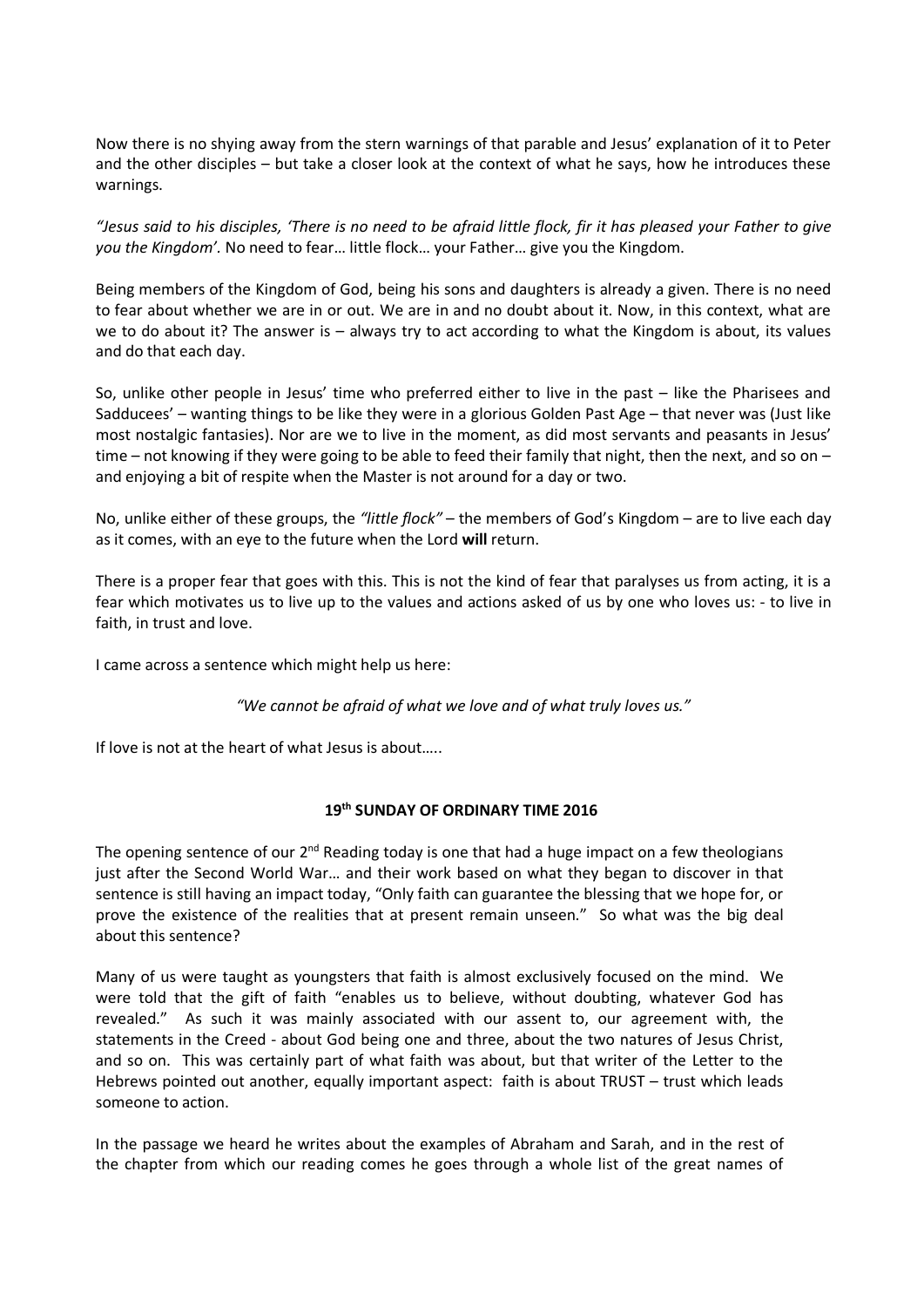Jewish history, all of whom "trusted" in the promises made by God for them. In that trust they took an active role in what happened as a consequence of the promises made to them. They became active partners with God in what unfolded.

Another way of expressing this is a word with which we have become familiar in the last few years with in the writings of both Pope Benedict and Pope Francis. That word is "encounter". Faith is an active meeting, it is a call to an encounter, between persons… Between the Person of the God made visible in Jesus and the person of the individual believer. Faith is a relationship and like all relationships it needs to be nurtured and cultivated. Without active engagement of some kind all relationships wither and die.

If ever there was a call to become more and more aware of this "encounter", this call to active engagement with what it is that God is asking of us, it is the situation in which we find ourselves today. Notice how at the beginning of our Gospel today Jesus calls on his disciples to be, "dressed for action and have your lamps lit." Our faith is not about sitting around waiting for things to happen, for someone else to do all the leading, for someone else to tell us what to do.

There have always been examples of lay people in our church in the past who took great initiatives in an active engagement with the faith. We might think of Frederic Ozanam in C19th France founding the Society of St Vincent de Paul – a society which spread all around the world and was in many parishes (and still is in some) actively involved in giving practical help for the poor on our own doorsteps. Then there is the example of Frank Duff in Ireland, seeing a great spiritual need in the Church and founding the Legion of Mary – again active in many parishes in the past (including this one).

There are many other examples we could cite. The point is, however, that there is an urgent need for a renewed, active response to our situation today in 2016. This is what we are being asked to reflect on and to be prepared to take an active part in the future with Forward Together in Hope.

When Jesus says, at the end of today's Gospel, "You too must stand ready, because the Son of Man is coming at an hour you do not expect." He is, of course referring to the Second Coming. At the moment we are being asked in this diocese to prepare, not so much for the Second Coming, but for a future that has been staring us in the face for at lest the past two decades, with regard to the number of our parishes and the availability of priests to serve in them. The future is right around the corner and only ACTIVE Engagement with what is to come is going to help. Only in this way will we be able to promote and nurture our faith into future generations.

## **19th SUNDAY OF ORDINARY TIME 2019**

"Where your treasure is there will your heart be."

As I was saying last week, when we had that Gospel reading about the rich man who pulled down his barns to build bigger ones for his bumper crop, and neglected the spiritual aspect of his life, unless something drastic suddenly befalls us it is very difficult to sustain the sense of imminent call to judgement in this kind of passage. Yet we have a run of passages with this message in our Gospels at the moment. Perhaps, however, even if it is not feasible to keep that sense of urgency in our lives, at least reflecting on where our treasure in life lies may be a worthwhile exercise in which to engage.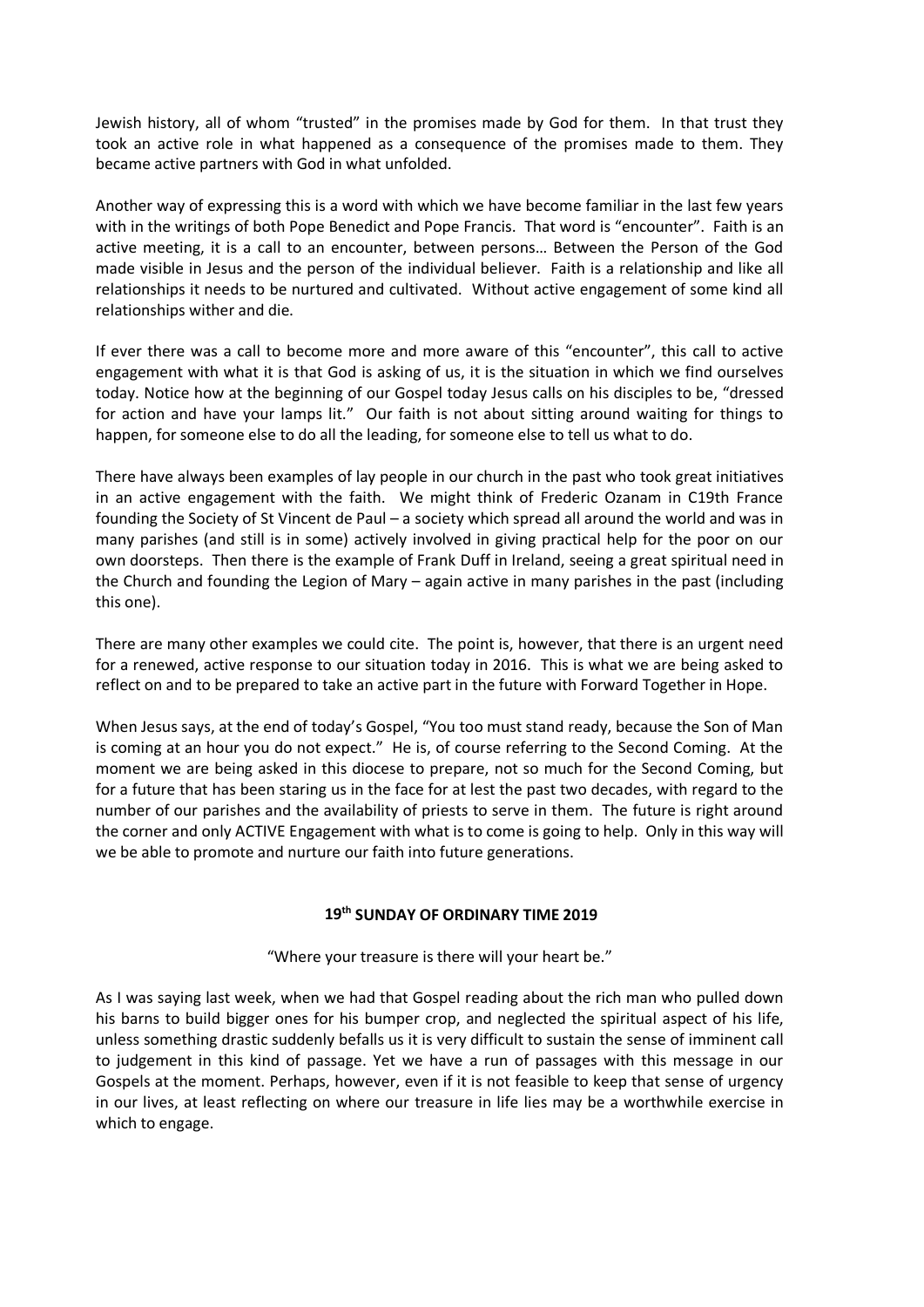"Where your treasure is there will your heart be." Naturally for most people family would come top of the list here. Attachment to partner, to children (whatever their age and stage may be) would be of the highest priority in all loving relationships. Perhaps friendships might be next on the list, and possibly top of the list for those with no immediate family. Of course for some potentially dangerous people they are their own treasure. The narcissist, at the extreme, acts as if he or she is entitled to everything around them: attention, adulation, unquestioning acceptance that they are always right. There is something amusing and even endearing when we see this in the phase that some two year-olds go through, but in the grown man – and it is usually a man – it becomes quite terrifying. Unfortunately, as you look across the globe at the moment too many political leaders seem to come into this category

By contrast a person of faith is someone who acknowledges that at the core of their being there is something greater than them, or rather some**ONE** greater than them, who lies outside them. Faith centres on an encounter, a meeting, between persons in which mutual trust, love and interdependence is acknowledged. In this case it is our encounter with the God made visible in Jesus, in his life and his message.

In our Second Reading today we have part of the opening section of a whole passage in which the author – writing to a community of Jewish Christians who would have known their Old Testament very well – points to examples of people of faith from amongst their ancestors. Some of the characters are well known to us, others less so. We hear of the example of Abraham and Sarah but, in fact, the first person named in the list is Abel (as in Cain and Abel), then Enoch, then Noah, only then do we come to Abraham, Sarah, Isaac, Jacob, Joseph, Moses and seven others, along with the catch-all reference to 'all the prophets'. Thankfully, we are spared all the details about what these people had done, but at the heart of everything was their faith, their trust in God's promise that God would deliver. This is what the author is reminding his readers and inviting them to imitate.

"Only faith can guarantee the blessings we hope for, or prove the existence of realities that at present remain unseen." Here we are given a classic definition of faith, faith that is about trust in the One who is both capable of and who actually does fulfil his promises.

Love of family and friends is a given. It is both laudable and necessary for our proper functioning as adult human persons, and indeed for the proper functioning of society, but for the Christian underpinning it all is that central act of faith in the One who creates and sustains us and all our relationships. Without this One, this God, we believe that we, and the others who are treasure in our lives, would not exist at all.

The invitation to reflect on where our treasure might lie is offered to us. Whether or not we take up that invitation is, like faith itself, up to us to respond to the God who is already and always at the heart of our lives.

> **20th Sunday in Ordinary Time** Jer. 38:4-6, 8-10, Heb. 12:1-4, Lk. 12:49-53

## **20th SUNDAY OF ORDINARY TIME 2007**

If any of us were to be asked the question, *"Did Jesus preach a message of peace and reconciliation?"* we would reply truthfully that he did indeed preach peace and reconciliation. He not only preached it, he lived that message with every fibre of his being. At the moment of his birth the angels greeted his coming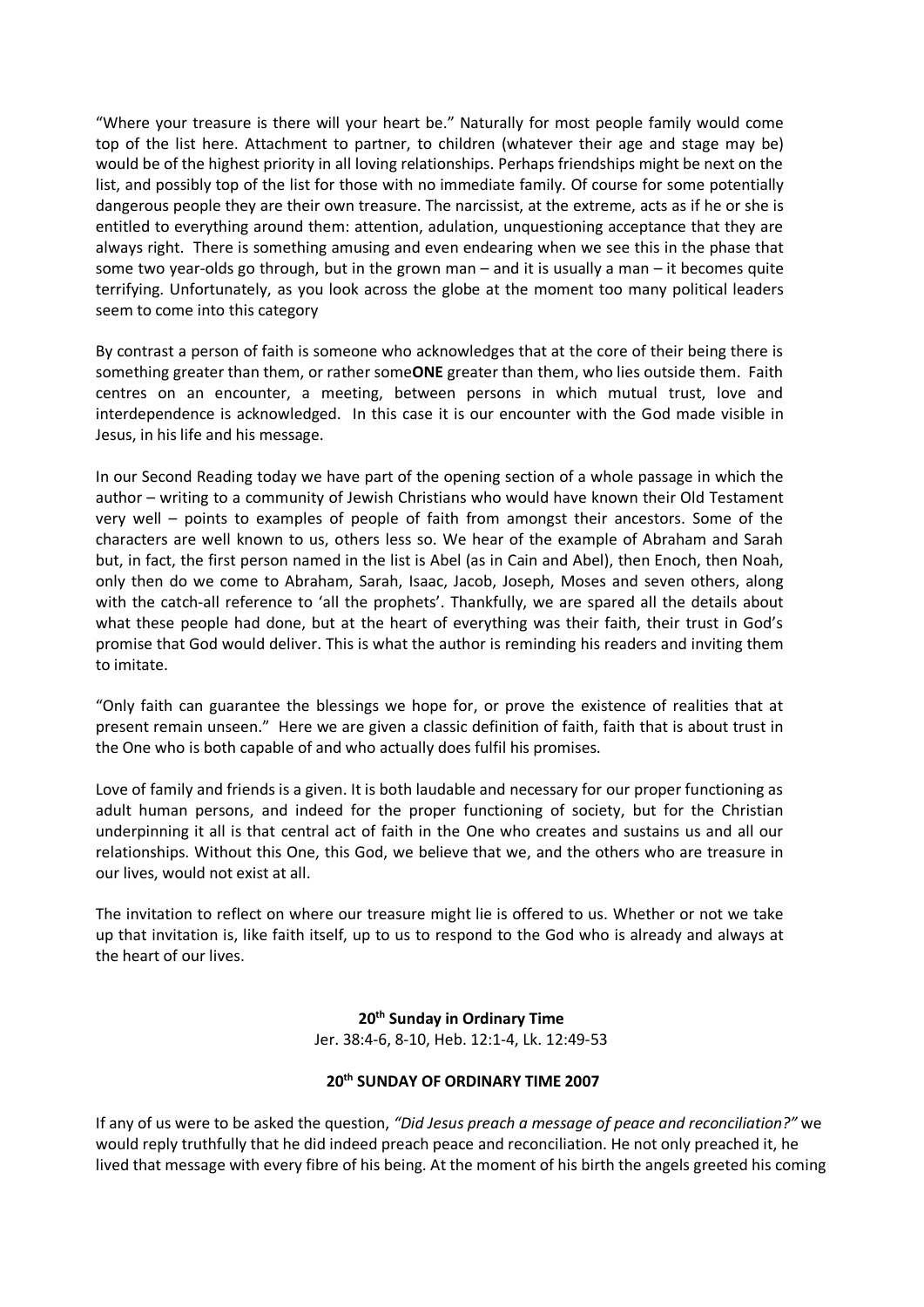with the words, *"Glory to God in the highest, and peace to all men and women of good will."* Toward the end of his life he rode into Jerusalem on a donkey of peace rather than a horse of war. He wouldn't let his disciples defend him in the Garden of Gethsemane by using their swords He was, through and through, someone who brought the good news of peace and reconciliation for all people.

So, how come Jesus denies bringing peace to the world in that Gospel? *"I have not come to bring peace but fire, and how I wish it were blazing already."* Jesus is talking here not about his teaching, but the effect of his teaching. What he says in his message has consequences, and some of those consequences are things that we would rather not think about at times. In the ancient world a person had no stronger personal ties than to their family – it was paramount. Not now, says Jesus. The Kingdom of God takes precedence over even family ties, and sadly the message of the kingdom, Jesus' teaching, and people's reactions to it will divide families' right down the middle.

On the whole we would prefer always to listen to good news, to comforting news, to news that soothes us. One of the reasons why Hans Christian Andersen's fairy tale of the Emperor's New Clothes resonates so much with us is that it rings true to our experience. Just like the king who is conned into thinking the non-existent clothes he is wearing are in fact beautiful, the most exquisite garments ever made, and like the sycophantic courtiers who just keep on flattering the king rather than risk telling him the truth, we would prefer to hear only good things about ourselves and how rosy is our future. Complacency always wins out over the effort needed to change and to be honest. Denial is a powerful force in life.

In the fairy tale it is one young boy who speaks and blurts out the truth, that the king is in fact naked. In the Hebrew Scriptures the part of the young boy telling the truth is taken by the figure of the prophet who speaks God's truth, welcome or unwelcome. Jeremiah has been doing that in our First Reading and he is thrown into a muddy pit for his pains. Even when everything was being destroyed around them people did not want to hear the truth. All they wanted were vapid, meaningless words of comfort and complacency.

Jesus is of course portrayed as **the** Prophet by St. Luke in his Gospel. He speaks God's message without fear or favour. He tells it as it is. He is uncompromising in his message of peace and reconciliation. He will have no truck with those who would foment war and urge destruction of others because they belong to different religious or ethnic groups, or just because their faces do not fit. In the words of that Second Reading from Hebrews, Jesus is the pioneer and perfector of the faith. He has already trod the road we now take, going ahead of us, accompanying us at each step. But we need to be in no doubt that his message is one that challenges us out of complacency and out of indifference.

It is a passionate message and Jesus is passionate about that message – so much so that he goes literally to his own passion and death to make the message a reality to which we are all called. It is ultimately a comforting message, but uncomfortable in some of its effects.

## **20TH SUNDAY OF ORDINARY TIME 2013**

Whistle-blowers have been getting a great deal of attention in the media in recent times Ranging from airline pilots - Ryanair warning about safety compromises, to the Wiki-Leaks from a soldier in the U.S. army, to a former analyst with the National Security Agency warning about illegal tracking of emails seeking asylum in Russia, to people working in the NHS warning about dangerous levels of manpower in some hospital wards - Whistle-blowers are very much news these days.

In all of these cases there is a dilemma between the expected loyalty of members or employees to organisations for whom they work. An expectation of not divulging secrets, but on the other hand if what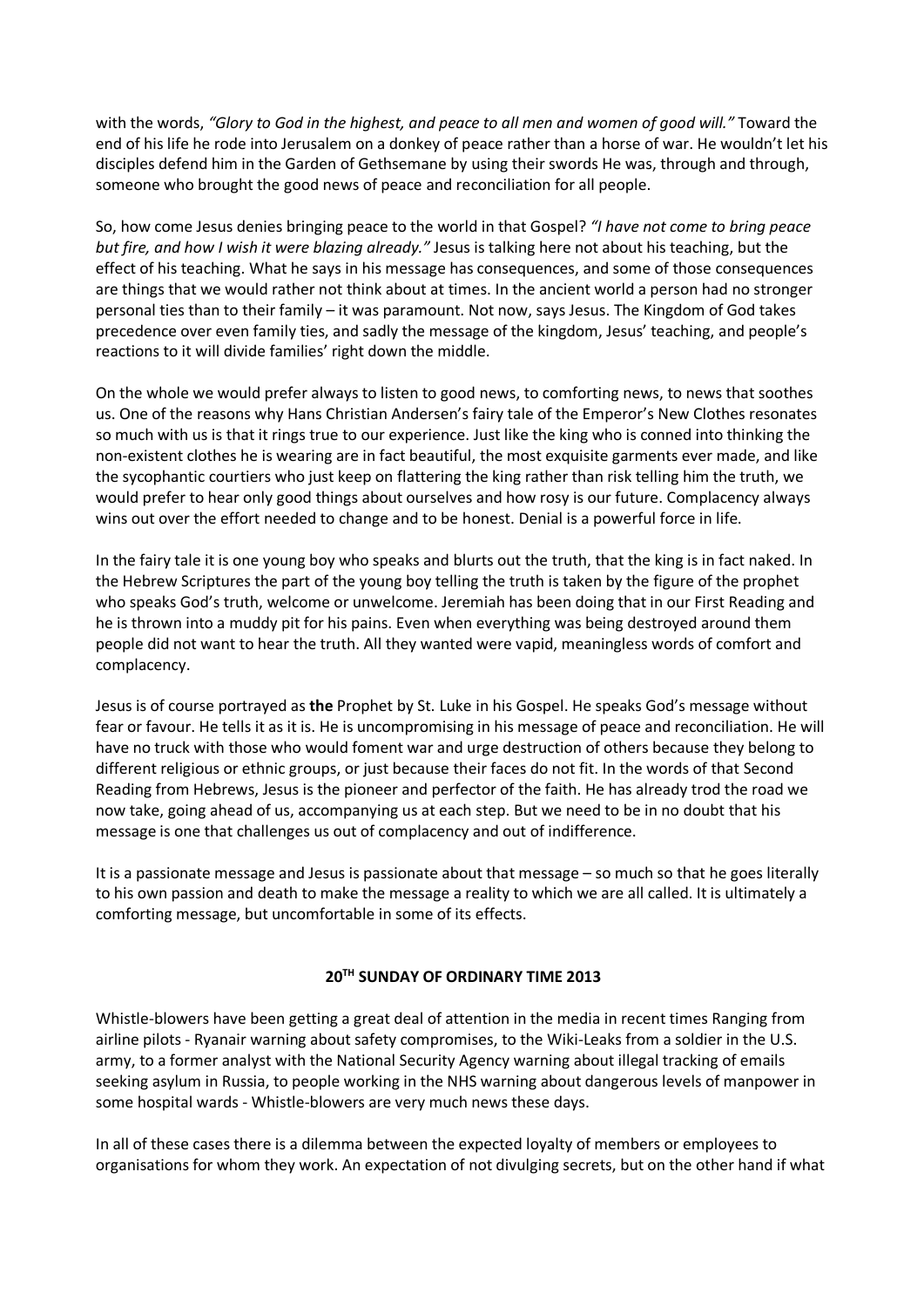is happening is either or both illegal and downright dangerous, something has to be done about it, and if the organisation concerned won't do anything, whistle-blowing might be the only alternative.

Doing something wrong with the excuse that I was only following orders has always been **morally** wrong, and since 1945 it has been wrong in International Law as well.

What, you might well ask, has all this got to do with our Readings today? Well both whistle-blowers and prophets share one or two things in common. The prophet, of course, is much more than simply a whistle-blower about some wrong-doings, he/she is someone who without fear or favour is called upon to proclaim God's truth, whatever opposition they might face.

Take Jeramiah, in our First Reading for example, his opponents try to put him to death, not so much because what he was saying was wrong (it was actually right) but it was 'disheartening' people. Rather than face the truth they just wanted to feel good and were prepared to go to extreme lengths to silence the awkward, inconvenient prophet.

Jesus will face a similar fate as an awkward and inconvenient prophet who won't be silent. Now you may well ask, *"Well, that's fine. He has a message to give, but isn't that message about Peace. How does this Gospel about bringing division in families fit in with the message of Peace?"*

Firstly, it is quite correct that the fundamental message of Jesus **is** about peace. Now at the beginning of his Gospel, St. Luke tells us of how on the night that Jesus was born in Bethlehem the angels announced to the shepherds, *"Glory to God in the highest and peace to people on earth."* In some of the Resurrection appearances Jesus' greeting is, *"Peace be with you."*

So, peace is part and parcel of Jesus' message from beginning to end, but the peace that Jesus offers **is**  not merely an absence of open warfare or violence, it is not turning a blind eye to things that are wrong and papering over the cracks. It is much more fundamental than this. It is being in harmony with God, with ourselves, between ourselves and with the whole of creation. For that to happen some disturbing challenges may have to be faced – even including division among families and loved ones. Denial and avoidance do not promote a message of Peace. Problems need to be owned up to and faced, and with God's help and grace we **can** do this.

# **21st Sunday in Ordinary Time**

Is. 36:18-21, Heb. 12:5-7, 11-13, Lk. 13:22-30

## **21st SUNDAY OF ORDINARY TIME 2007**

If it is not too much of a contradiction I think that our readings today are inviting us to see and to think wide, and to act narrow. Our vision of who is invited and included in God's Kingdom is to be as wide as possible, but our response to living the values of that Kingdom is to be narrow.

Our First Reading comes from the final chapters of the Book of the Prophet Isaiah, and it has a bombshell in it for the people of Israel. For a long time the People of Israel had looked upon themselves exclusively as God's Chosen Race. Merely being ethnically Jewish was guarantee of God's favour. There had always been tension over the need to act in accordance with the Law laid down in their covenant with God, but there was a sense of exclusivity when it came to salvation – only the Jews were the Chosen People of God. Not any more, says God through his prophet Isaiah, *"I am going to gather the nations of every language."* The even bigger bombshell comes in the last sentence. From these foreigners – infidels, pagans, goyim, *"Some of them I will make priests and Levites."* The idea of such people being leaders was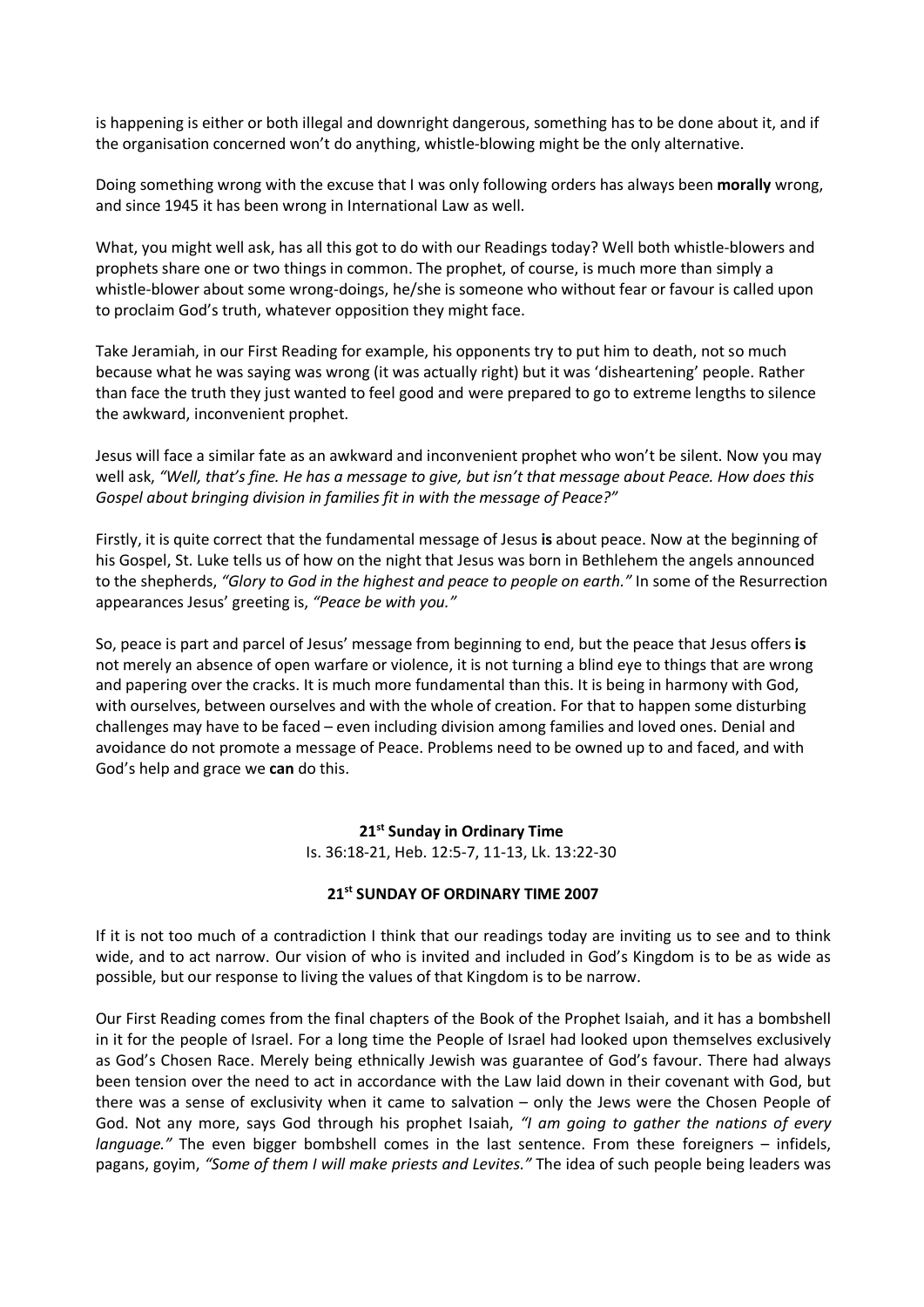absolutely unthinkable before, but not now. They are to look wide and act narrow, according to the Covenant.

Jesus is giving the same message to the Jewish people of his own time. The great patriarchs Abraham, Isaac and Jacob and the prophets will enter God's Kingdom, together with people from East and West, North and South, but those who presume they are entitled to be there simply because they belong to the right ethnic or religious group may well find themselves outside. Those words could equally be applied to ourselves today. There are some people who assume that simply being Catholic, or Christian is enough. Sadly, as we know there are some people who even think that **only** Catholics or Christians, or all Christians except Catholics, are going to be saved. We find similar attitudes in other faiths as well.

Recently in the Press there have been a number of stories about conversions. One man has gone into hiding with his family in Egypt having converted from Islam to Coptic Christianity for fear of his life. On the radio during the week a distinguished academic from Cairo University asserted that the Koran did not object to converts to other faiths, but that is scant solace for the man in fear of his life from extremists who do not hold to the niceties of the Islamic faith as outlined by the Professor. We also heard this week of a father in Billingham, a Sikh who was talking about having his daughter christened so that she could go to the local Catholic school. The story was a deal more complex than outlined on the TV and in the newspapers but on the one hand he talked about us all being the same, and on the other about having his daughter baptised to get higher up the Admissions criteria. Conversion to any faith is much more serious than that. Although for a long time we were rather narrow in our understanding of who is to be saved, for some time now, while we profess our belief in the fact that Jesus' Death and Resurrection is essential for the salvation of human kind, who is included in that salvation is up to God to decide, not for the church to decree. We are invited to look wide.

In ancient towns and cities walls were a great form of defence – as was a narrow gate through those walls where only one person at a time could pass through, without any baggage containing weaponry, or on animals that could cause further havoc in the city… *"Enter by the narrow gate",* is a call to be ourselves, without any great baggage, without hidden extra weapons, or others to accompany us in an army. Be ourselves, follow Jesus' teaching and let God worry about the intricacies of who will be saved. Look wide and act narrow.

## **21st SUNDAY OF ORDINARY TIME 2010**

Some people choose to go on a diet in preparation for a holiday either to fit into their summer clothes or else to look good on the beach. Others need to go on a diet as a result of a good holiday. It does not require more than a cursory glance to realise that I am very firmly in the latter group.

Facing a diet, however, poses some bewildering options: low fat, low carb, high protein – this combination of foods, that combination of foods.

Two things, however, are givens:

Starvation is not a good option and secondly, whatever system of diet you choose, healthy eating leading to a healthy life-style is the obvious goal.

We can easily transfer these ideas from physical aspects of life to the spiritual and to connect this with the picture of discipleship Jesus has been building up over the last few weeks in our extracts from St. Luke's account of his Public Ministry.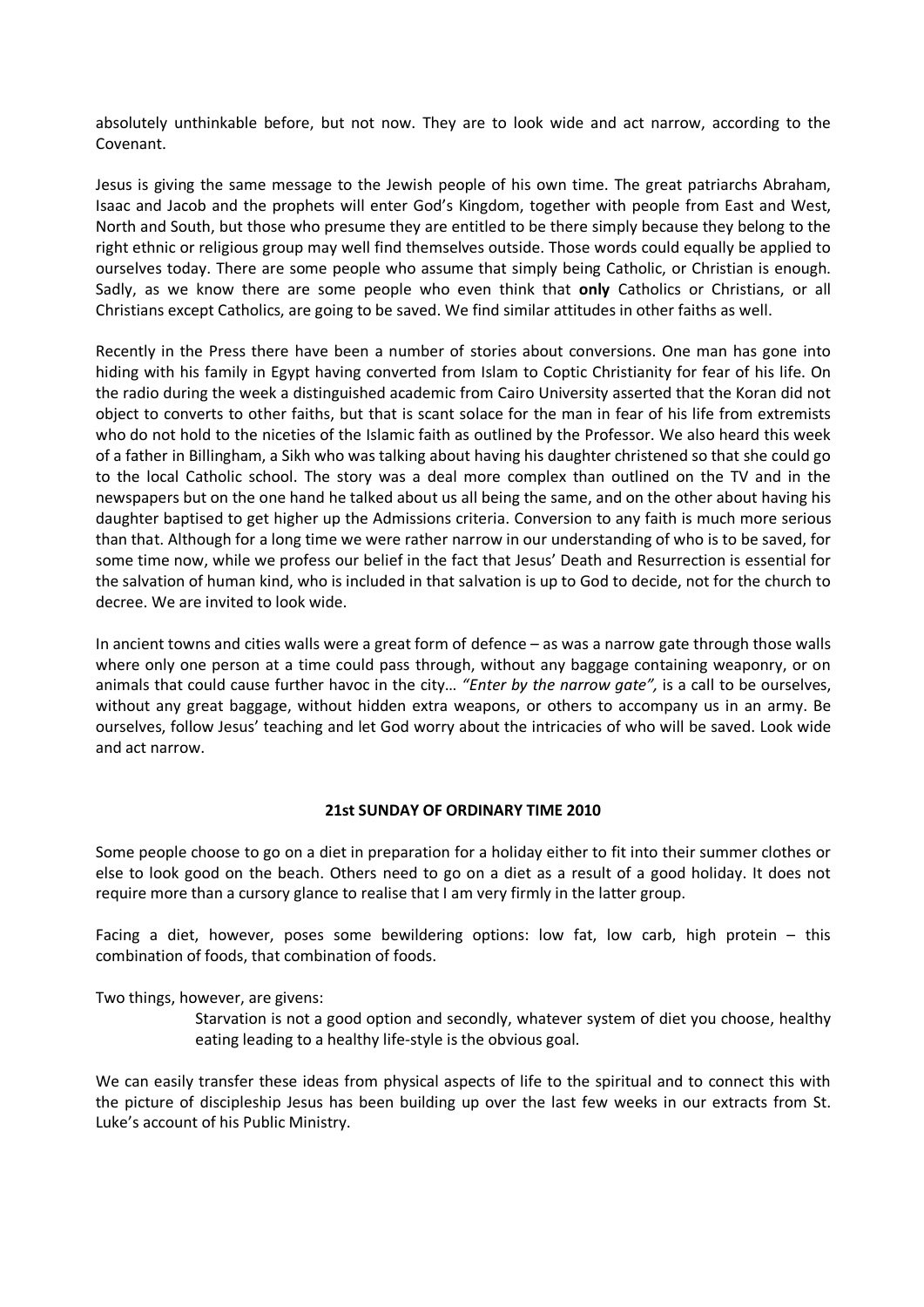As with food diets we can be presented with a bewildering array of options for the spiritual life  $$ reflecting on the Gospels, contemplative prayer, reaching out to others in need, prayer before the Blessed Sacrament, the Rosary and so on. How to get started? Which to choose? In fact, it doesn't much matter where you start. One contemporary spiritual writer has likened the various, true Christian spiritualties to ten-pin bowls all lined up. A different spirituality will order the pins differently from another but the labels on the pins will be exactly the same in each case. Overall the effect is the same and here the two givers of physical diets apply:

Firstly, starvation is not an option. The human body can exist (exist but not function very well) for quite some time without food – as can the soul exist, but not function very well. A starvation diet in the spiritual sense is taking no nourishment (prayer, reflection, Mass and so on) at all – or even just once a week, or once in a while – nourishment taken that way is not easily absorbed.

The other giver is the goal of healthy spiritualty as a part of a healthy life-style. **Regular nourishment** in different forms helping to promote health and strength, and this is what Jesus has been advocating in the Gospels for the last few Sundays.

Notice how in today's extract Jesus does not give a direct answer to the abstract question put by the anonymous person, *"Sir, will there be only a few saved?"* a nice, safe, arms' length question to ask. But Jesus gives a provocative, personal answer, *"Try your best to enter through the narrow door, because I tell you, many will try to enter and not succeed."* And he goes on to talk about people who are resting on their laurels, basking in previous achievements. He did the same a few weeks' ago with the farmer who was ready to ignore present needs and simply build bigger barns, and the servants who lounge around while their master is away, only for him to return unexpectedly.

**Now** it the time to live a full, healthy spiritual life – **now** is the time to diet.

# **21st SUNDAY OF ORDINARY TIME 2013**

Apparently, according to a Press report this morning, *"By 2017, an amount of data equivalent to all the films every produced will be transmitted over the internet in a 3-minute period"* – and every 3 minutes.

Now, I have no idea what that means, but I still find it scary. In fact, the whole piece was about potential data meltdown for large multi-national companies, even governments, who are over-reliant on computer back-up for all their systems. It sounds like a piece of Science Fiction, but it is real – and part of a feeling that is around that we have lost, or are losing, control of our lives.

Loss of control is a scary thought not only on a global scale, but also on a very much smaller, personal level. At the moment with my impending move, everything is out-of-kilter. I don't seem to be able to sit still to pray even for a minute without thoughts of what is about to happen, what might or might not happen and so on. This is an experience I think all of us go through at times of change in our lives. The death of a loved one, or finding out that we are poorly have the same, even more devastating effects on our ability to concentrate, on our ability to pray. Problems in a relationship, losing a job and many other things besides, have similar effects. The only thing to do is to be gentle with yourself and trust that all of this will pass, and in the end God always works things out for the good – a real act of trust/of faith.

I think something like this was going on for the people too when our Second Reading was originally addressed – a Christian community which consisted on converts from Judaism – the Hebrews. It seems that, at first, things had gone well for them in their conversion to Christ, but lately problems had crept in and they were wondering if, in some way, God was punishing them. So the writer tries to reassure them: -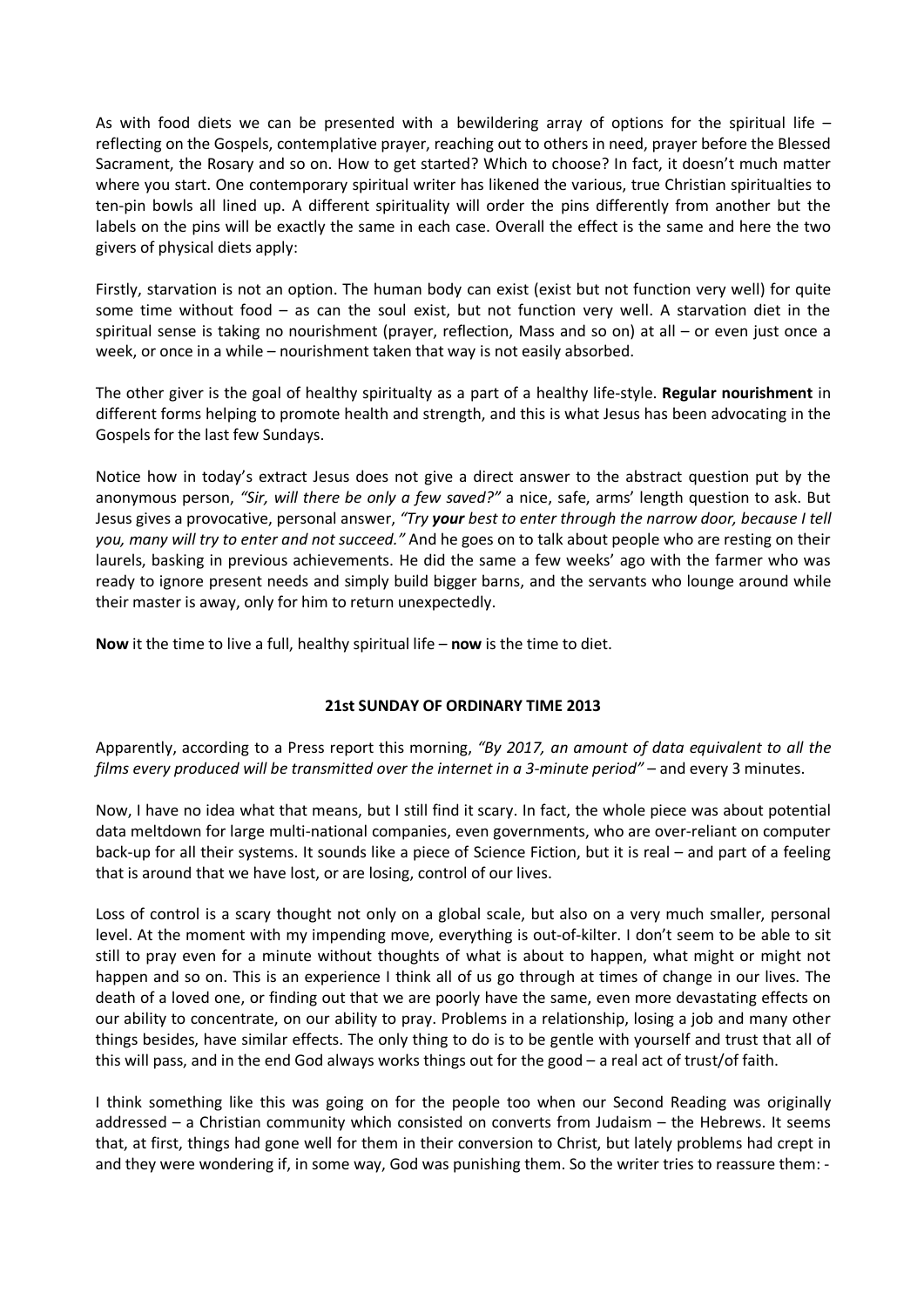They are called sons and daughters by God. He **is** their Father and perhaps like all parents, he is disciplining his children out of love (even though it doesn't much feel like it at times), and the stance he is seeking is peace and goodness.

Sometimes this simple acceptance – this act of trust is all we have to hold on to and to be reassured that we will be strong again.

#### **22nd Sunday in Ordinary Time**

Ecclus, 3:17-20, 28-29, Heb. 12:18-19, 22-24, Lk. 14:1, 7-14

# **22nd SUNDAY OF ORDINARY TIME 2007**

I think that I have mentioned before that I become suspicious when I see that those who chose the readings in our Lectionary miss out verses in the readings. Take for example today's Gospel. We move straight from verse 1 to verse 7 in our extract. What has been missed out, I wonder? What has been missed out is the fact that there was a man with dropsy invited to the meal as well. He is a plant the other guests are just waiting to see if Jesus will cure him on the Sabbath, or not. Of course Jesus does cure him but before he does so he challenges the onlookers, *"Is it permitted to heal on the Sabbath or not?"* There is no reply. After the cure Jesus asks them again whether or not they would go to the aid of a child or a donkey in distress on a Sabbath, and once again the cowards that they are, remain silent. Now Jesus challenges them further with the extract we have just heard where they have obviously been trying to outdo each other to get the most important seats at the dinner. Finally, he goes as far as to suggest that his host should be inviting others, people who in the eyes of the rest of the world are nobodies to dinner, instead of these guests.

The Pharisees are suffering from very restricted vision. They meet and dine only with their own. They only talk with their own, and they are only concerned with their own agenda – keeping individual rules like Sabbath observance and missing the bigger picture. Jesus is trying to get them to see that bigger picture – the whole rather than little bits of it. We too can have rather restricted vision at times, seeing only our little patch and losing sight of the bigger picture.

That bigger picture is the subject of the expansive vision given us by the Second Reading, *"What you have come to is nothing known to the senses – Mount Zion, the city of the living God, the heavenly Jerusalem."* This is the vision of the Kingdom of Heaven of which we are all citizens – equally members of the huge crowd of people led by Jesus to the Father. This bigger picture – the communion of Saints – is what we are about, and part of, each time we gather to celebrate Mass.

That print by the baptismal font of John the Baptist baptising Jesus is taken from a tapestry that is actually about 40 feet high in the cathedral at Los Angeles. That tapestry is on the back wall of the cathedral above the baptistery. All down the side walls of the cathedral are huge tapestries 30 to 40 feet high in the same earth colours with about a hundred saints depicted on them all facing and walking towards the sanctuary where the Eucharist is celebrated. The saints are from all ages and include people from all the ethnic groups that have come to live in Los Angeles. There are apostles, early Christian martyrs, saints from Europe (St. Bede is there, as is John Fisher and Thomas More), from Africa, Latin America and the Far East. There are a couple of modern saints – John XXIII and Mother Teresa. There are also four or five people who are unnamed, in modern dress – a man in a business suit, a woman in modern dress, a teenager wearing jeans and trainers, all walking towards the table of the Eucharist – all walking towards Mount Zion, the city of the living God, the heavenly Jerusalem.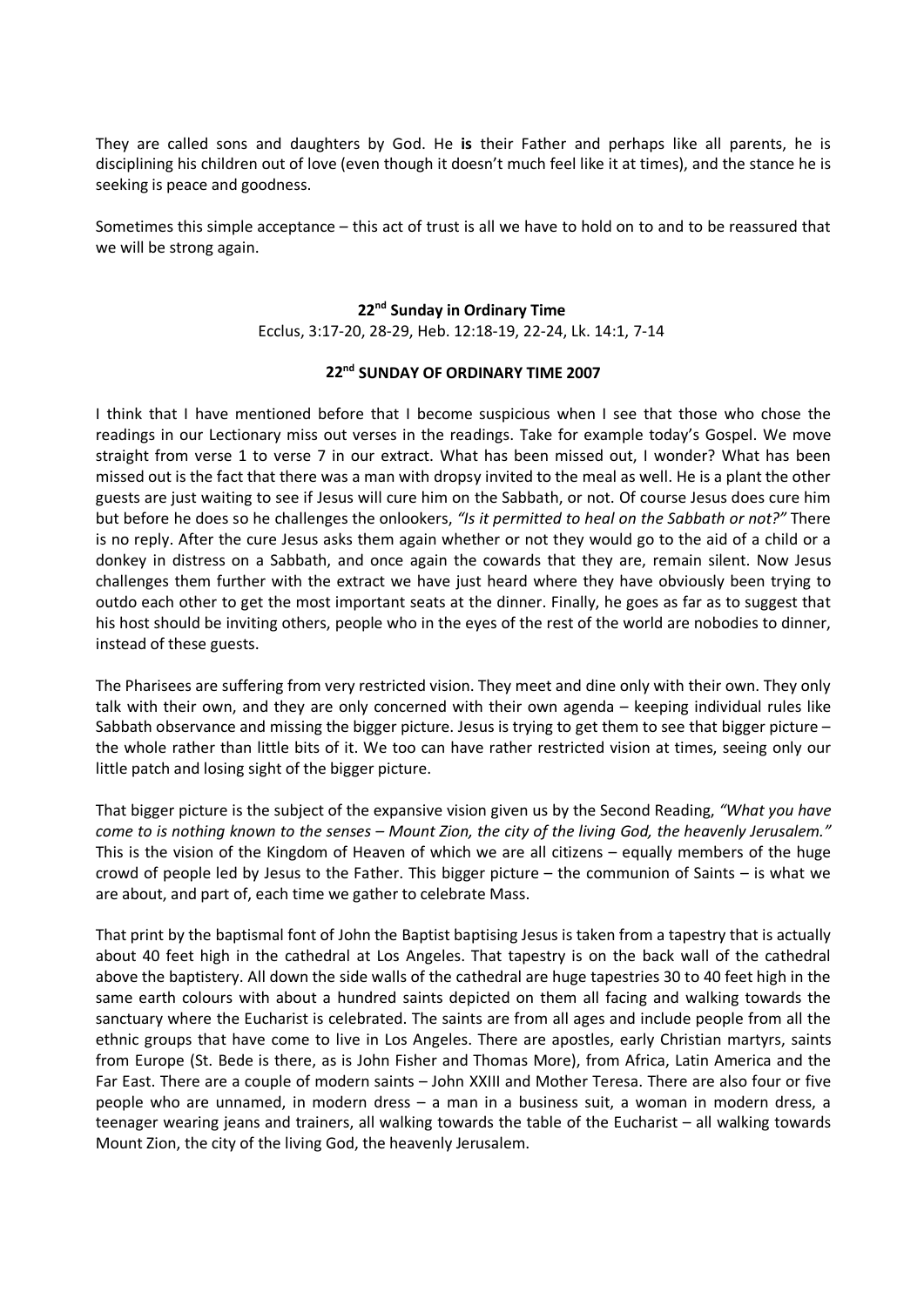It is a striking and magnificent pictorial representation of the big picture. This is who we are and what we are about – not nit-picking over breaking Sabbath regulations, not just concerned with our own agendas, and only interested in our own small little clique of friends and acquaintances – like-minded people with whom we feel comfortable. We are part, rather, of a huge enterprise that consists of all kinds of people. Altogether, all citizens of the Kingdom of Heaven, members of God's family.

# **22nd SUNDAY OF ORDINARY TIME 2010**

A few years ago an English Jesuit priest, Fr. Nick King produced a very lively translation of the New Testament. He gives each section of a Gospel or a letter his own quirky title. The title he gives for this particular section of St. Luke's Gospel is, *"A Fifth Disastrous Dinner Party"!* You would think by now that word would have gotten around about how Jesus was a very blunt and awkward dinner guest- but the invitations keep on coming.

This particular disastrous meal has four elements to it, of which we only hear two today. Firstly, after noting that the Pharisees were watching him closely, we are told that this meal took place on a Sabbath and he challenges the Pharisees about doing good on the Sabbath and cures a sick man in front of them. Then we have the section we have just heard – embarrassing the same Pharisees from vying with each for taking the best seats at the table.

Then, finally, he tells them about a Wedding Feast to which a \king invites people, but they turn the invitation down with some pretty lame excuses and other guests are then invited and take their place. Game, set and match! Both his host and all his fellow guests are thoroughly got at, and embarrassed – a total train wreck!

Behind much of the thinking of the Pharisees was a sense of superiority and even of ownership. They knew the Law better than anyone else, they owned it and used it. In response – especially in these middle stories that we have in today's Gospel about not taking the seats of honour and inviting outcasts, not just like-minded people, Jesus is reminding his fellow guests that everything we have and are in life is Gift. We are **invited** in life, not hosts. In reality we actually own nothing by right – from the most powerful in life to the poorest – and we do well to remember that, says Jesus.

All this goes very much against the grain in a society in which people are pushing more and more for their rights, but not necessarily accepting the responsibilities that go with these rights. (Demanding free speech for example in print, on the Internet but then ignoring the hurt and harm that can be done to others by irresponsible entries in blogs, on things like Facebook and so on, where other people's rights can easily be trampled on and their lives ruined.) A society in which competition seems to be valued over co-operation - more and more outrageous contests on TV, in league tables for schools and hospitals, and so on.

Jesus calls us to a very different, fundamental attitude to life – one that is characterised by gratitude and self-giving. It is a theme which has been taken up by spiritual writers down through the ages, including St. Ignatius Loyola who encourages people following his Spiritual Exercises (his ideas for living the Gospel in the midst of daily life) to say an offering prayer each day – a prayer which expresses the correct attitude to life,

> *"Take, Lord, and receive, all my liberty, my memory, my understanding and my entire will. All I have and possess you have given it all to me, Lord. To you Lord I return it. Dispose of it wholly according to your will. Give me only your love and your grace, for this is sufficient for me."*

We are invitees in this life and everything we have is gift.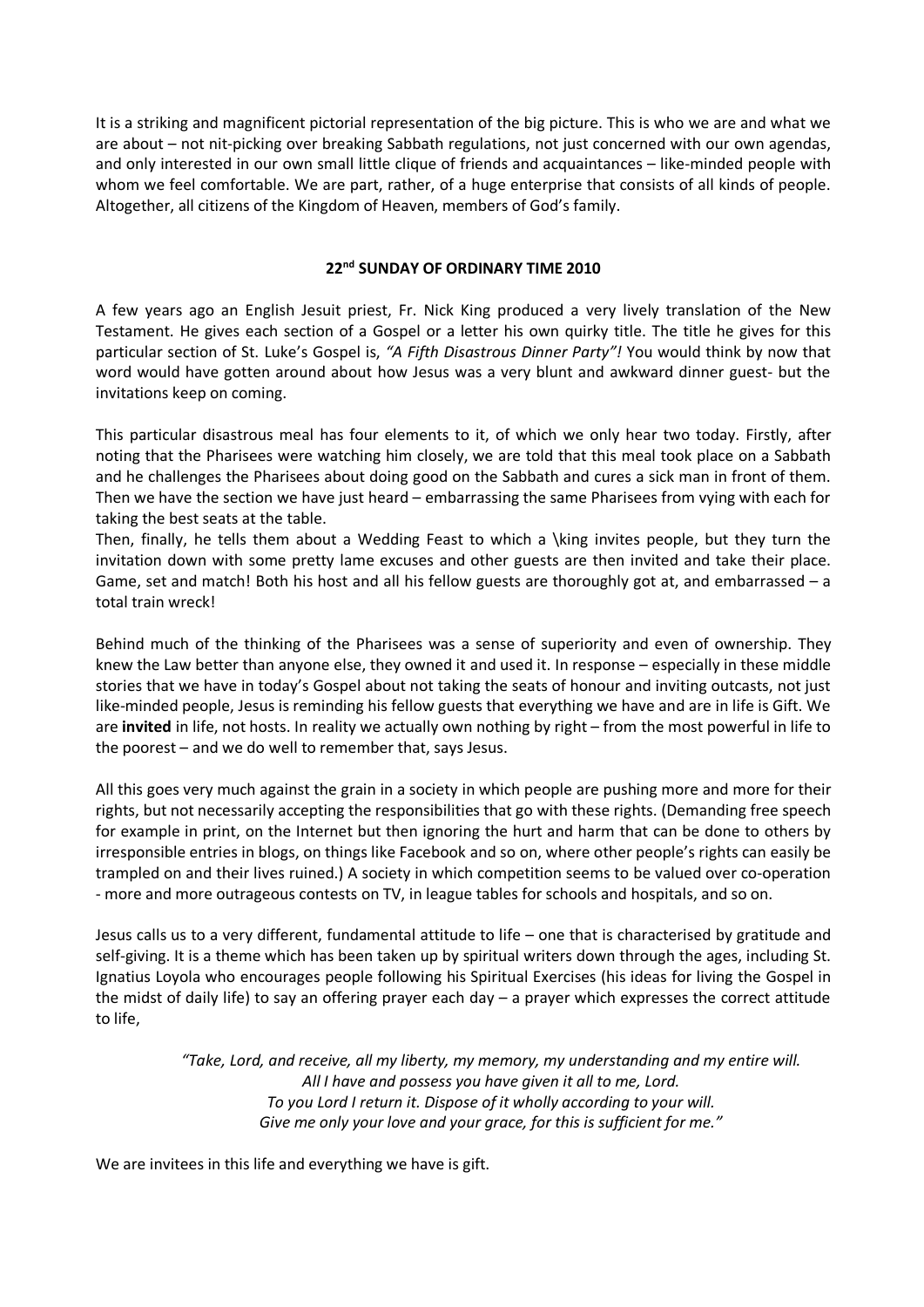## **22nd SUNDAY OF ORDINARY TIME 2013**

As soon as we hear those opening words of the Gospel, *"On a Sabbath day Jesus had gone for a meal to the house of one of the leading Pharisees…"* we can be sure that all will **not** go smoothly, and sure enough it doesn't. In fact Fr. Nick King, an English Jesuit priest who has done a modern translation of the Gospels uses headings like, *"The First Disastrous Meal"* to introduce these incidents.

Jesus never holds back from confronting the hypocrisy of the Pharisees. They set themselves up as the religious elite, members of the higher echelons of the hierarchy in Judaism, but in Jesus' eyes they usually fail to give good example, to actually **live out** their faith in how they behave.

So they **talk** about humility, but then they assume the places of honour at the top table at a wedding feast. They **talk** about welcoming the poor, the stranger, but actually only ever invite the rich, the influential, their friends and relations to dine with them.

In both cases Jesus counsels the very opposite: - going to the lowest placed at a banquet, inviting those who have no influence, who are outcasts in the eyes of the Law – this is who is to be invited.

These are very stark words not just for the Pharisees, but for ourselves – Jesus' current crop of disciples – and it is a particularly timely warning to a priest who is beginning a new chapter of his ministry in new parishes. From time to time we can become rather too comfortable and complacent in our journey of discipleship and timely reminders of what we should be about are welcome jolts – like pebbles that get between the soles of your feet and the sole of your sandals.

I suppose that when the Bishop asked me to take on a new task – directing the formation and training of the Permanent Deacons in our Diocese – and as a consequence to move to new parishes, this was a timely reminder just in case I was getting too comfortable and complacent in Washington. (I didn't **think** I was but you never know.)

At any rate, here we are, and I am delighted to be here among you. The words not just of our Gospel, but of all three Readings today have reminders about what discipleship is about, and how we should go about it.

According to our Second Reading it is about nothing other than meeting God Himself. As for how to go about this meeting and leading other to it, our First Reading is equally very much to the point: -

*"My son, be gentle in carrying out your business… The heart of a sensible person will reflect on parables, an attentive ear is the sage's dream."*

The agenda is set, and today we begin this collaboration together in prayer at the great meeting with God in our Eucharist. Let's enjoy the journey!

> **23rd Sunday in Ordinary Time** Wis. 9:13-18, Philemon 9-10, 12-17, Lk. 14: 25-33.

# **23rd SUNDAY OF ORDINARY TIME 2010**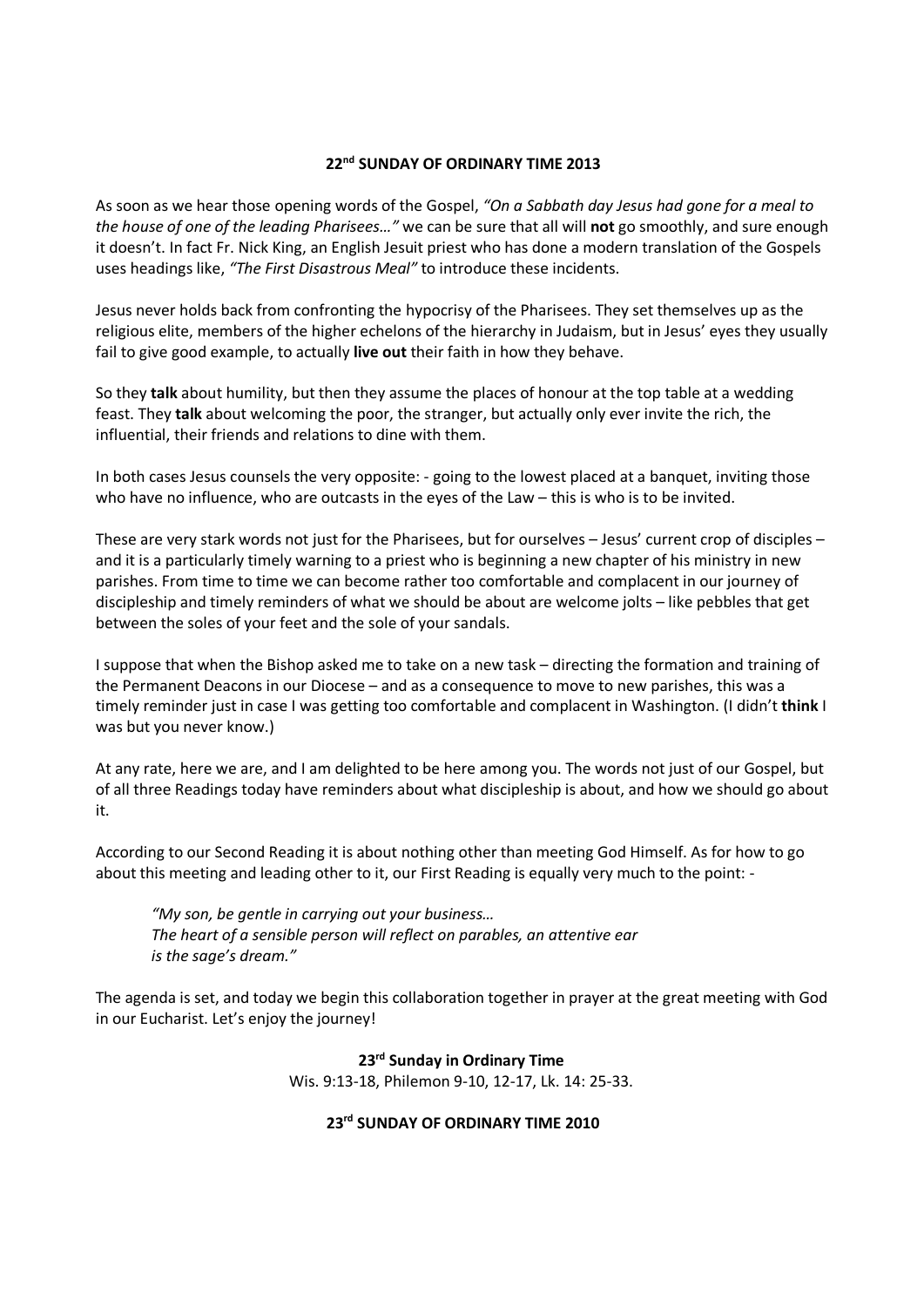I may have missed something during the General Election Campaign a few months ago but although there were some warnings from politicians about difficult times to come, no-one addressing a rally talked about thousands of job cuts, lower wages, higher taxes, people losing their homes and so on. If any politician had done that any crowd would have melted away pretty rapidly.

Suppose, however, instead of a politician speaking to potential voters, we are listening to the leader of an expedition talking to the people accompanying him on the adventure that is about to begin. Dire warnings of dangerous times ahead, uncertainty and even the fact that some may not make it back become stirring words rallying companions for what is to come.

Seen in this way Jesus' words in today's Gospel are not those of a politician, but more of a leader of an expedition – which is precisely why we keep using the idea of a Journey of Faith – an adventure which can at times be pretty hairy as we go through life. What Jesus is doing, admittedly in fairly strong language, but language that is likely to grab people's attention, is both to warn people and to rally them to the task in hand.

Discipleship, following Jesus, is not a walk in the park. It is not something for the couch potato, the armchair theorist. It is about engagement, involvement. It is risky and demands an attitude of what is called detachment – the ultimate ability to let go of possessions, of people dear to us, and even of life itself in the end.

Down through the ages some Christians have taken Jesus' words quite literally and embraced discipleship in a way that meant giving up family and possessions to live in poverty. **Most** Christians have not responded in way. Most **have** loved ones, family, houses, cars, go on holidays, enjoy an evening out and so on – and that's fine. The disciple needs to know, however, what is of ultimate importance, of ultimate value in life.

The mention of the building of the tower and the king taking an army to battle are interesting here. There **was one** huge, on-going building project going on at the time: - the building or re-building of the Temple begun by Herod the Great. The project had begun over 40 years previously and was still not complete because they kept running out of money for the work. What is of ultimate importance the glorious **building** that is the Temple that would be destroyed before too long, or the glory of **God** that the building is meant to point to, and is the only reason ultimately for its importance?

Again the only battle likely to be engaged in by anyone listening that day to Jesus was with the Roman Army who were occupying the country. The Parable refers to a 2-to-1 advantage of the other king – try to rise up against the Roman Army and 2-to-1 would have been very good odds indeed. What is ultimately important? Is a peace deal possible in which you can still be true to your real selves and your faith? These are the questions Jesus is raising in that Gospel.

The Journey of Faith is an adventure, a challenge, and the disciple needs to have an attitude of detachment – to be able to let go of things, possessions that are not ultimately important.

## **23rd SUNDAY OF ORDINARY TIME 2013**

Strong stuff from Jesus in that Gospel passage. It reminds us of two sides of St. Luke's account of Jesus' Public Ministry. On the one hand St. Luke portrays a very compassionate and forgiving Jesus in Parables like the Good Samaritan, and the Prodigal Son, and Jesus forgiving the Repentant Thief as he is dying on the Cross. The other side of the picture however, is that the response demanded by Jesus is absolute – **everything** is to be given up, as we hear today. How to understand this?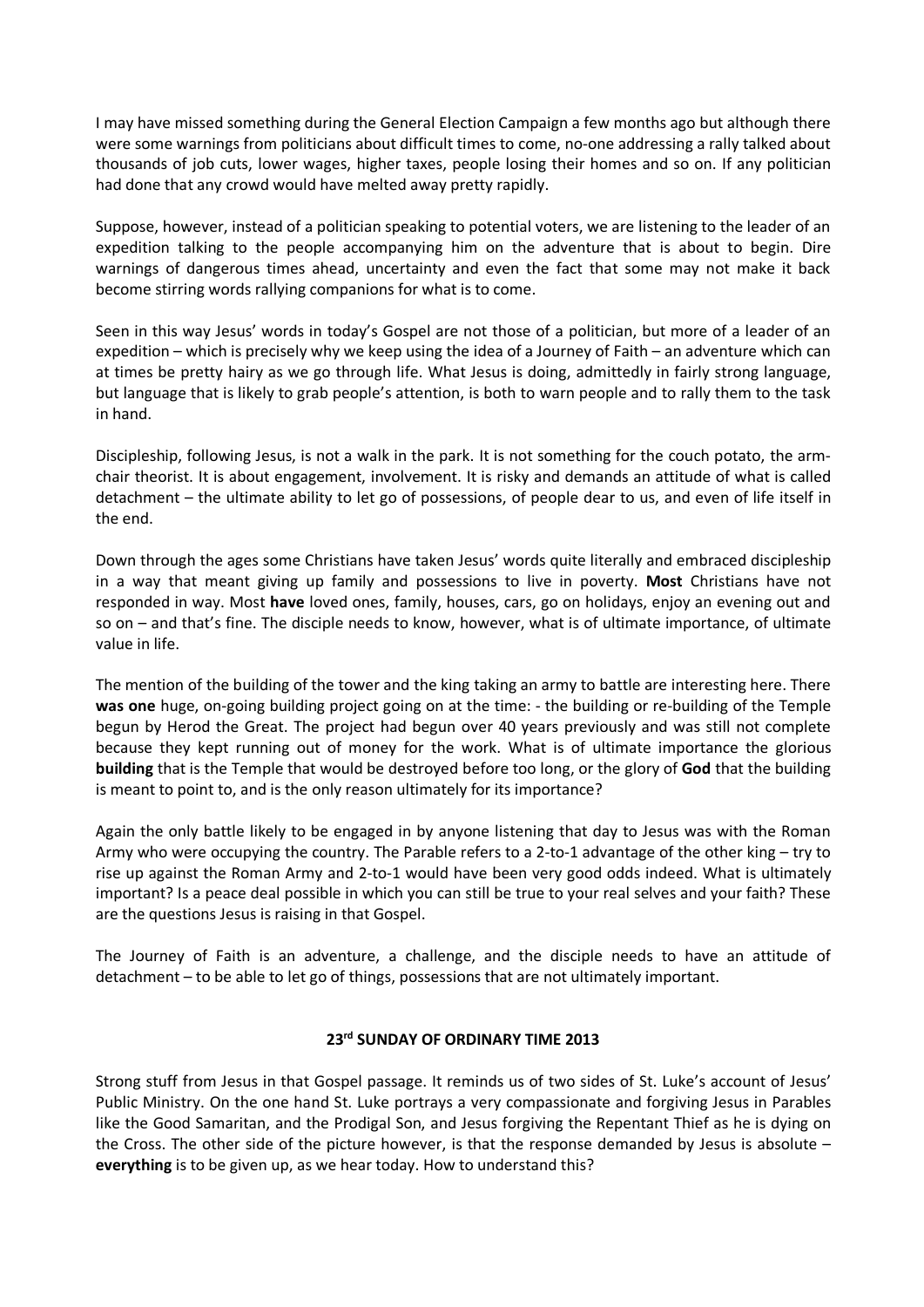If people don't have any memories of moving house, I suspect everyone has been through the process of decorating a room, or having it done out. Everything has to be shifted into another place and then moved back again. In the process some things get mislaid and others keep popping up in unexpected places for weeks after the move.

A few days ago I came across a book lying on top of a chest of drawers. I hadn't placed it there, it must have been left aside when emptying one of my removal boxes. It is a book of poetry by the American Poet, Mary Oliver. Inside the book was a card acting like a Bookmark. The card comes from one of the saddest events of my time in the parishes at Washington. A baby boy, Oliver, was born and it was immediately obvious that he was not going to survive. In fact he struggled on for six whole weeks before finally dying. As you can imagine, the funeral a few days later was a very tearful affair. What can a priest say at a service like that in trying to offer some comfort? I cannot remember anything that I said, but I do remember, as part of the Service, reading out the poem by Mary Oliver that was still marked by the memorial card.

The poem is called *"Swans"* and it recounts the poet out for a walk by the sea-shore observing a magnificent flock of swans flying overhead and then out of sight over the dunes. The sight was so beautiful that she wanted to capture it forever.

> *How could I help but wish that one of them might drop a white feather that I should have something in my hand to tell me they were real?*

*Of course this was foolish. What we love shapely and pure, is not to be held, but to be believed in. And then they vanished into the unreachable distance.*

I think that there is something like this going on behind today's Gospel. However much we rightly love and cherish people, even possession, at some point we will have to give them up. Spiritual writers talk about 'Letting Go'. They talk about Detachment, as something we need to realise and to practise in our lives.

The word disciple also means **'apprentice'.** In this life we are apprentices of Jesus the Master, and his way of life. Learning from him, just as he had to let go of even life itself on the Cross, so too we will have to let go of everything ultimately – and we need to practise that in small ways regularly. The reward is nothing less than the new life of the Resurrection, part of which we can experience even now.

# *What we love shapely and pure, is not to be held, but to be believed in.*

**24th Sunday in Ordinary Time** Ex. 32:7-11, 13-14, 1 Tim. 1:12-17, Lk. 15:1-32.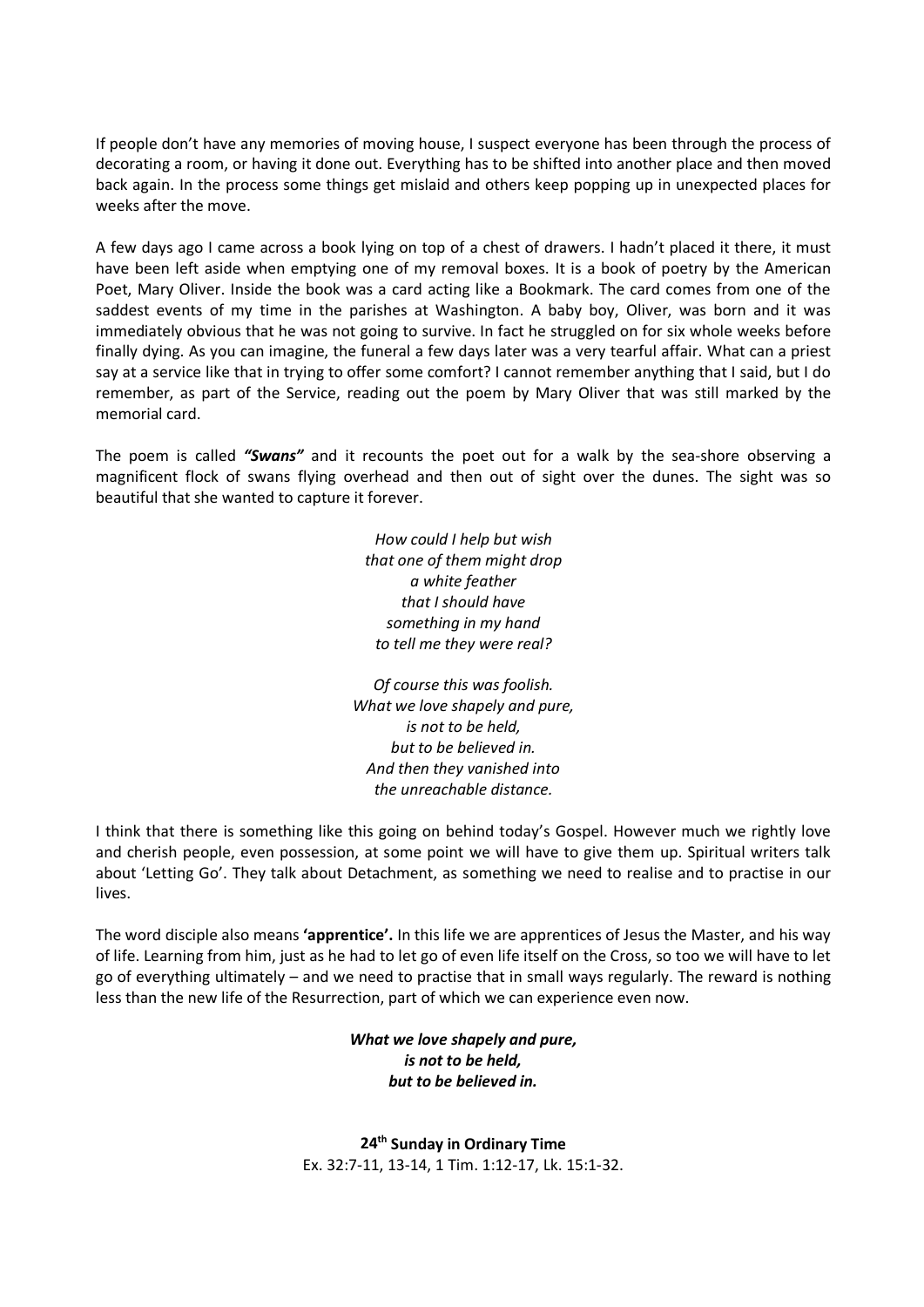## **24th SUNDAY OF ORDINARY TIME 2013**

I have chosen to go with the short Gospel today not because I want to ignore that great parable of the Prodigal Son – far from it. It is a wonderful story full of insights into the way God deals with us, and how we respond to that God. It is something we can come back to again and again and find fresh insights at each encounter. The reason for the short Gospel is two-fold: -

Firstly you can have too much of a good thing to digest. We rightly refer to our Eucharist as a meal where we are fed both by the Word of God and by Holy Communion – and sometimes, especially when we are offered three parables in one go we have too much of a first course.

The second reason is that these two parables give the core idea, the core lesson of all three parables that we can easily miss if we look only at the Prodigal Son. With the Prodigal Son we tend to hone in on either the Younger Son's return, or the reaction of the older son. We can easily overlook the critical role of the Father – who clearly is the God-figure in the story – but it is clear from these first two parables that, first and foremost, they tell us about a God who goes out of the way to bring things together, to find the lost, to accept the returning Prodigal. They are first and foremost about God's initiative not our response.

Of those first two parables we can most easily identify with the Widow and her lost coin. I mentioned last week about one of the traumas of moving house was losing things and finding them in strange places. This week I couldn't find something as mundane as some foot cream. I searched high and low in drawers and cupboards. I checked a few boxes in the garage that I had decided not to empty for the time being. I checked suitcases, in case I hadn't emptied them properly – but no sign of the foot cream. Unlike the Widow, I gave up and ordered some more on the Internet. The next day my eyes hit upon a cupboard in the bathroom I had forgotten about – the very place which is obvious for something like a tube of foot cream and, of course, there it was and had been all the time. I didn't rejoice, like the Widow, I just felt like a complete idiot. But the point is who takes the initiative in the story and in the case of the Parable, the Widow is the God-figure.

Now, on the face of it most, if not all of us here, will probably have no experience of shepherding, but we've all seen film-footage either of hill farms up in Northumberland, or sheep-herding in Palestine on the edge of desert where this story is set. The thing that strikes me about this shepherd leaving 99 behind and going after the 1 stray is that the shepherd is exposing those 99 to real danger. While he is off searching for that one sheep, others might wander off, or predators may strike. He might even return with the one sheep to find only 80 or 90 survivors. And yet the shepherd, the God-figure in this story, takes that risk for the sake of the one.

Our God is one who takes any and all initiatives to try to win back anyone who is lost, anyone who has strayed, and when found they are always welcomed back.

And there is the blueprint for how our Christian communities should behave – looking for the lost and welcoming back.

> **25th Sunday in Ordinary Time** Amos 8:4-7, 1 Tim. 2:1-8, Lk. 16:1-13.

**25th SUNDAY OF ORDINARY TIME 2004**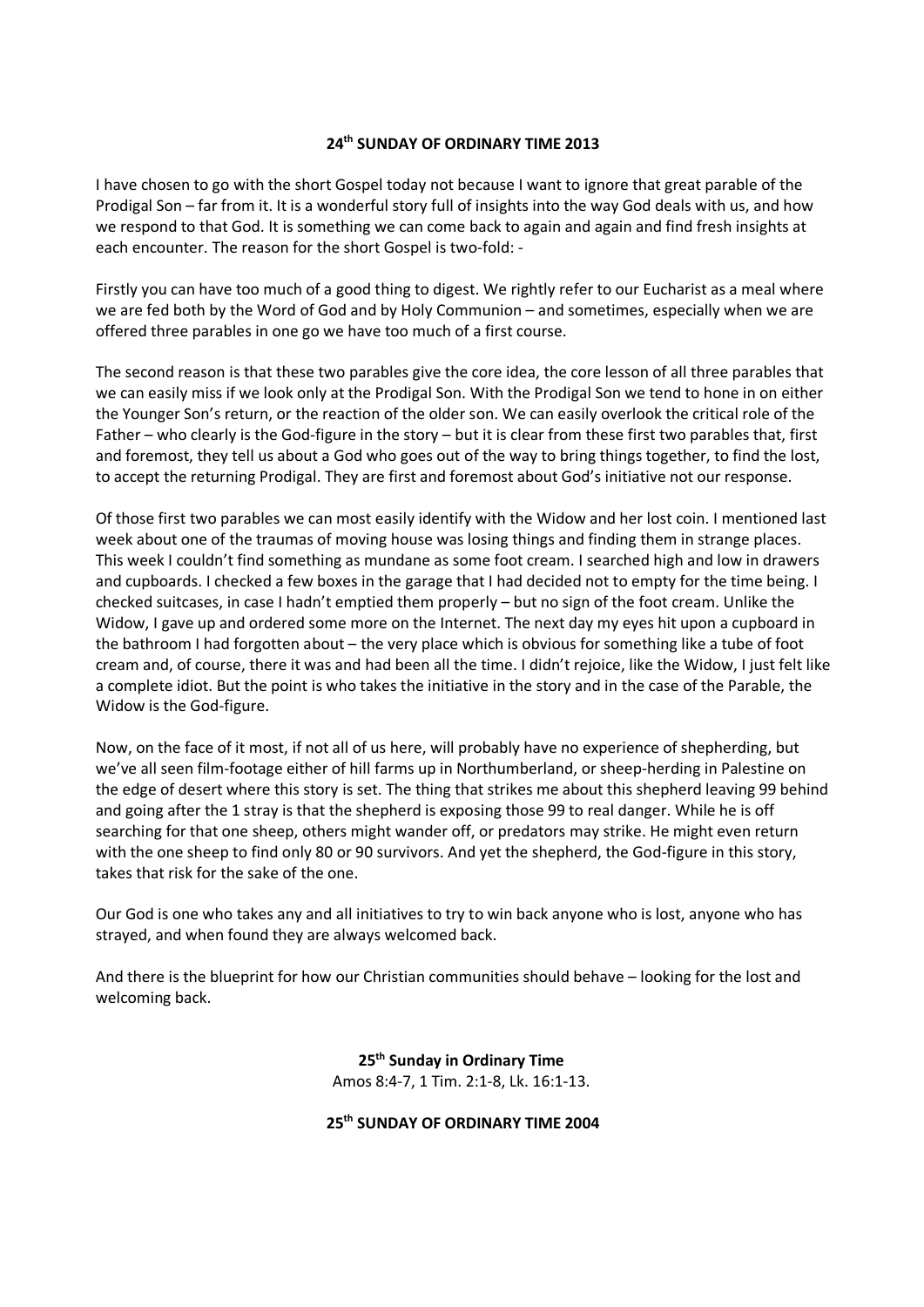It is a while now since I was involved in third-level education in a public, rather than a church, context. But for various reasons I was chairing a meeting during the week in which the subject of checking student essays and assignments cropped up. Apparently nowadays many colleges and universities insist that at the bottom of each piece of work the student signs a declaration that the work is theirs – not copied, or more likely, down-loaded from somewhere else. Universities are spending thousands of pounds developing technology to check that students aren't plagiarizing other work – that they aren't cheating. Such is the level of trust, or rather the growing level of distrust.

All of us will either have experienced directly or else the knock-on effects of growing levels of distrust in society – ever-more sophisticated burglar alarms, CCTV cameras everywhere. Checks and monitoring on teachers, doctors, social workers, priests, anyone working with children and so the list goes on. Of course there needs to be checks, especially where trust has been broken, but it almost looks as if we will soon be spending more money and energy on checking whether a job has been done than on actually providing resources for the job to be done.

Trust – the basic fabric of any relationship – from an individual couple, family, neighbourhood to society as a whole.

One of the key messages of the Prophets of the Old Testament is integrity – a basic value for trust. In the time of Amos, merchants and traders were paying lip-service to religious observance of Sabbaths and festivals, but really just wanting them over so that they could get back to the business of cheating on the customers by using dodgy scales and fixing exchange rates in their favour. No, says the prophets – God isn't interested in this kind of false religion. There should be a match, a continuum in each aspect of our lives – that is how trust is built.

In the Gospel Jesus is addressing his disciples. Jesus' audience, especially in St. Luke's Gospel, keeps flitting between the crowds as a whole, the scribes and the Pharisees, certain individuals at times – but quite often just the disciples – and when it is just to the disciples the words are usually quite uncompromising, *"The man who can be trusted in little things can be trusted in great; the man who is dishonest in little things will be dishonest in great."*

Trust, the basic virtue needed in the disciple. Would that disciples, at all levels of the church since Jesus spoke those words, had taken them on board and lived them – that really would be a powerful example of trust – a powerful witness.

As always the call to trust doesn't come in a vacuum. It began with Jesus, his trust in the Father's will, the Father's promises – fulfilled in his overcoming death in the resurrection. This is the basis of the trust that the disciple is invited to show.

When we come to make our profession of faith we say *"We believe" (I believe).* In the ancient Latin version the word was Credo, which comes from Cor-Dare – Giving my heart to – trusting in some**one** (not a thing but a person). In our Creed we place our trust, our heart in God who has been revealed in Jesus' Life, Death and Resurrection (our belief, our trust in not in the Church, it is in God and in the Church insofar as the Church and the people that make up the Church live in God's ways).

This is our basic trust and what we are invited to renew and deepen today.

# **25th SUNDAY OF ORDINARY TIME 2007**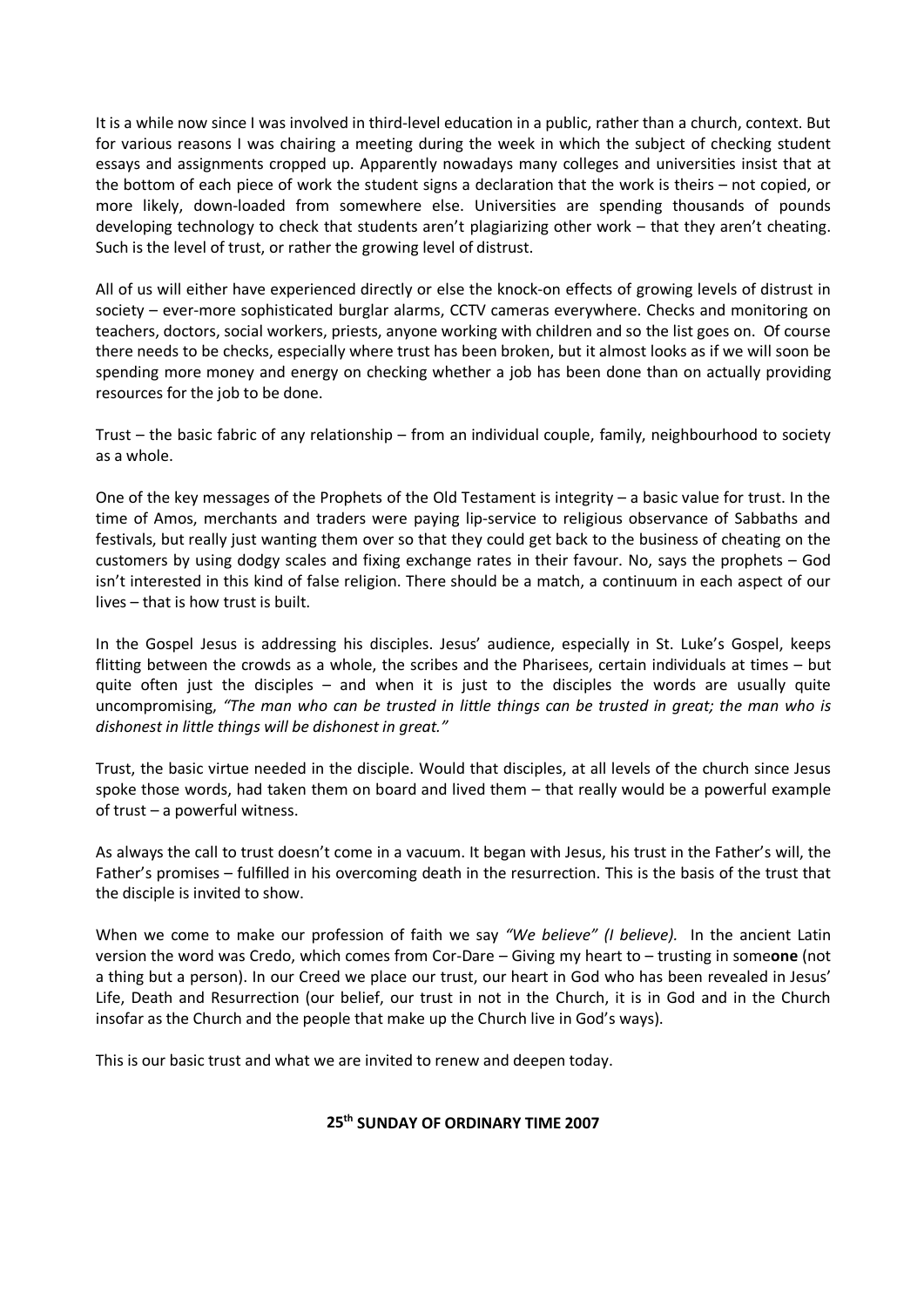One way to try to help us understand that rather strange parable is to think of depression. I am not thinking here of clinical depression that is such a scourge for some people and which goes largely unnoticed by the rest of the world and which needs very specialist intervention to combat. I am thinking rather of the kind of depression we all suffer from, from time to time and in varying degrees. When we are depressed we are sapped of energy. Lethargy rules the roost. In the romcom film *When Harry Met Sally* the character played by Bill Crystal says about being depressed at his wife leaving him, *"At least when you are depressed you catch up on your sleep."* When we are depressed there is no direction, no sparkle, no spirit about our life – and it can be contagious. Depression rubs off on people around us.

The Dishonest Steward in the Gospel is anything but depressed. He is completely energised and focused about his situation. He is about to lose his job, his livelihood, and rather than being paralysed by depression, he comes up with an action plan to get out of his predicament He knows exactly what he has to do, and how to go about it. Now, there are all kinds of ways of viewing how he goes about tackling his problem. One view is that he is being dishonest with his master's goods. Another is that he is merely deducting his own commission from what is owed to his master. One thing is certain and it is that in no way does Jesus prize and approve of dishonesty – that would be directly contradictory to the rest of his teaching. What Jesus prizes in the steward is his ASTUTENESS – the lengths to which he goes to sort out his life.

The message is a clear one in this regard. Jesus is telling his disciples that here is someone who uses his talents and energies to sort out his physical and social life. He makes sure that there will be people to welcome him when he loses his job, and friends to support him. The same kind of talent and energy should, says Jesus be used in the spiritual aspect of life as well. For Jesus the physical and social aspects of life are the *"little things",* the *"great"* is the spiritual and we need to be astute here just as much as in other aspects of life.

I wonder sometimes whether in our own time many people do not suffer from a kind of depression in the spiritual life – there is no energy, no sparkle, and no spirit. Lethargy is all around. *"Why bother? What's so very important about this in any case?"* As in depression about the state of our relationships, or about our career, about this and about that, we slowly sink into lethargy, into not knowing really what to do or how to go about getting ourselves out of this state. In the end people go so far as to ask, *"Why bother at all?"* And they stop praying, stop coming to church, and drift away. There is, usually, no strongly positive reason for this drift away. It just gradually creeps up and we slip almost unconsciously into the inevitable results of this depressive state.

Remember, please, I am not talking here about clinical depression. That is something altogether more serious than this more common kind that, as I say, we all suffer from at times about some areas of our life. In this kind of depression the way out is to be aware of it, and to push gently, but persistently against what it is that is getting us down. Like the dishonest steward using all his willingness to make sure that he will be looked after when he loses his job, Jesus is inviting us to do the same whenever our spiritual selves are in danger of being lost. We need a plan, a direction. We need to take action lest we lose out on a very precious gift entrusted to us.

## **25th SUNDAY OF ORDINARY TIME 2010**

Well now, what can we make of that Gospel? Think there were times when Jesus liked to stir things up a bit. Just as people were ready to switch off*, "Oh, there he goes again, banging on about the Sabbath / or about prayer, or whatever."* Suddenly he throws in something totally unexpected, *"Whoa! What did he say? He can't possibly mean what I think he means!"* And there he has the attention of the crowd back again. However, that still leaves us with some very puzzling thoughts to try to understand.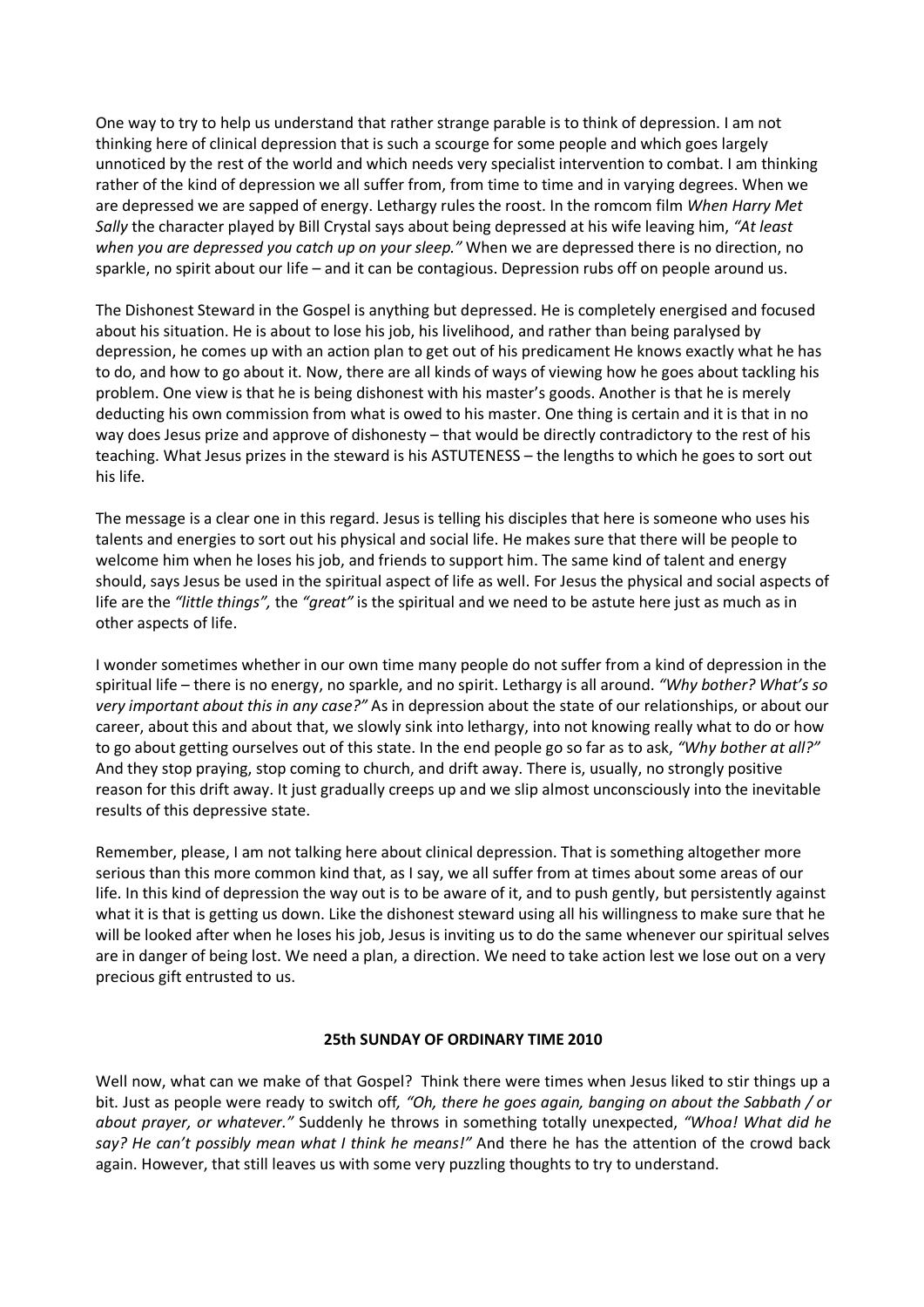One way into the problem is to look at our First Reading. When after Vatican II our Lectionary – the choice of Scripture Readings for each day, each week, was put together – the people in charge of doing this first chose the Gospel passage for the Sunday and then they chose a First Reading from the Old Testament which they thought shed some light on the message of the Gospel. (Leave aside the Second Reading for now).

So, in our First Reading today we find Amos, the first of the prophets who left behind their writings, written accounts of what they said, is having a go at the hypocrisy of many people of his day. On the Sabbath day and on the first day of the month (New Moon) the people would gather in prayer, and were not allowed to engage in their normal business activity. Amos decries these people who make an outward show of their prayers, but who inwardly can't wait for all this religion to be over so they can get back to earning money – not only to earning money, but doing so dishonestly by tampering with the scales, fiddling the exchange rate, and adulterating the goods they were selling. For Amos faith/religion was something that was supposed to be consistent in every aspect of life – honesty in prayer, honesty in relationships, honesty in business and at work. It is all of a piece.

When we turn to the Gospel now we see Jesus praising the consistency of the dishonest steward – he cheats in every aspect of his life in order to gain more for himself. He is consistent – consistently wrong. What Jesus then goes on to say is that the disciple who opts for the kingdom – who says Yes to following him – needs to be just as consistent and single-minded across every aspect of life. It is no good appearing in church to say prayers from time to time and then be someone completely different at home, at work, with friends. The call is to be consistent, to be the same and act the same in whatever context we find ourselves. If we are guided by the Gospels in our prayer, so too should we be guided in our relationships in the family, with friends and at work. We look to be whole, we look to integrity.

Of course, we are as the saying goes, *"A work in progress".* We are on a journey to complete wholeness, to integrity and we fail at times in our relationships in the family, with friends, at work. God always offers the forgiveness we need and the support to move on on our journey but the more we practise this consistency in all that we are and do, the better we get at it.

## **25th SUNDAY OF ORDINARY TIME 2013**

On the face of it, it seems that Jesus is considering breaking the Commandment *"Thou shalt not steal"*, but can this really be the case?

I'm sure that all of us have been in a situation where we are talking with someone else, apparently only to this person or to a group, when we become aware of people listening in. When that happens it is a neat trick to keep on talking to the people in front of you, but actually saying things you want heard by those who are eavesdropping? You have a message to get across to them and, without addressing them directly, you can do this very effectively as they are listening in.

This is what is happening here. Although we are told that Jesus is saying things to his disciples, it becomes clear that the Pharisees are eavesdropping. In the verse following this passage St Luke tells us, *"The Pharisees who loved money, heard all this and jeered at him."* Now things begin to look a bit clearer. The disciples are not the wealthy people Jesus is addressing but the Pharisees and their wealthy supporters.

In Galilee in Jesus' time most people lived in grinding poverty, barely subsisting on poor pieces of land or else hiring themselves out each day as labourers to earn a single denarius to put food on the table for their family. The system in operation allowed for a number of fabulously wealthy landowners who hired